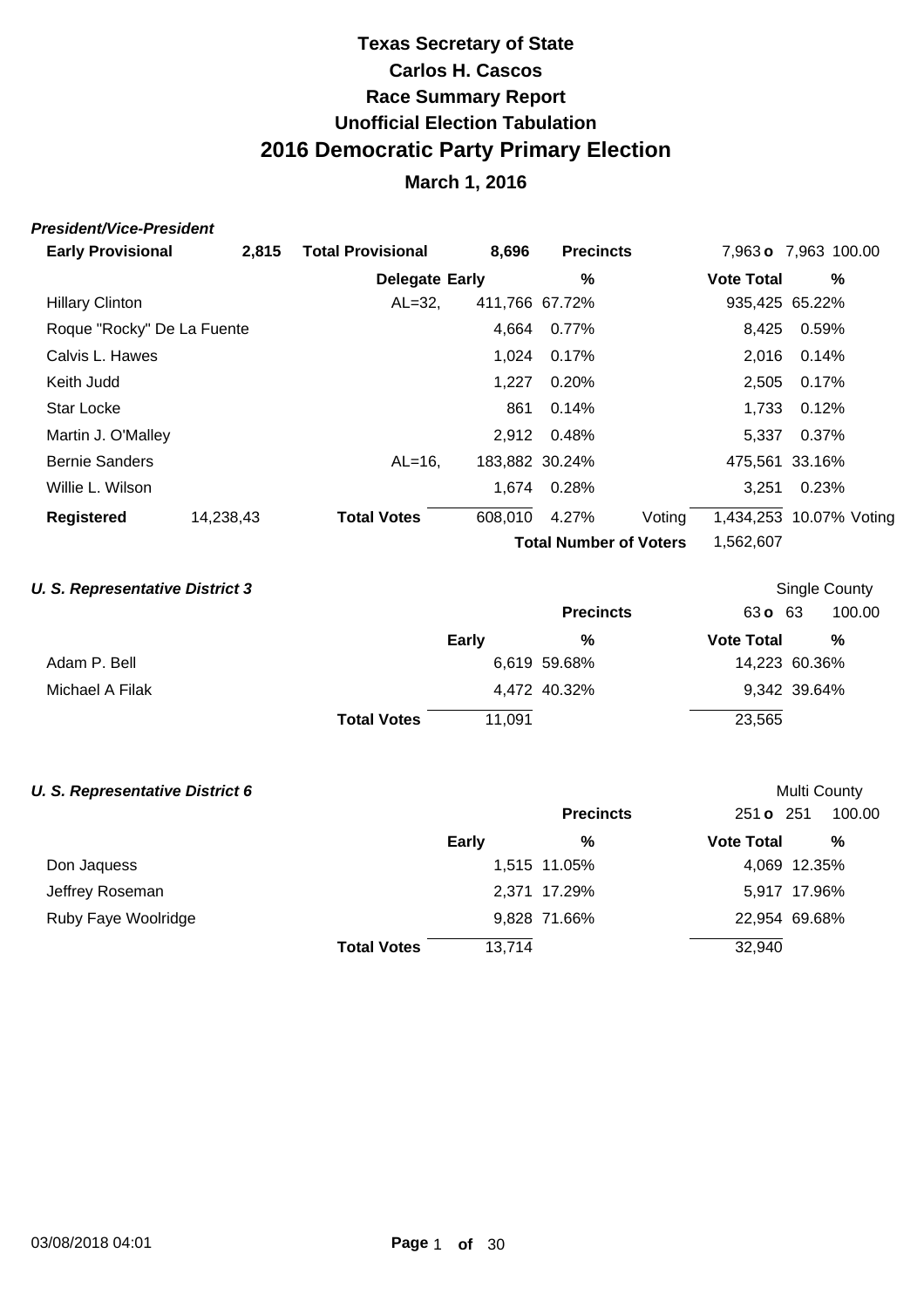## **March 1, 2016**

Multi County

Multi County

Single County

#### **U. S. Representative District 10**

|                  |                    |        | <b>Precincts</b> | 421 <b>o</b> 421<br>100.00 |
|------------------|--------------------|--------|------------------|----------------------------|
|                  |                    | Early  | %                | %<br><b>Vote Total</b>     |
| Tawana W. Cadien |                    |        | 8,750 49.49%     | 22,613 51.94%              |
| Scot B. Gallaher |                    |        | 8,931 50.51%     | 20,920 48.06%              |
|                  | <b>Total Votes</b> | 17.681 |                  | 43,533                     |

#### **U. S. Representative District 15**

|                           |                    |        | <b>Precincts</b> | 293 o 293         | 100.00        |
|---------------------------|--------------------|--------|------------------|-------------------|---------------|
|                           |                    | Early  | %                | <b>Vote Total</b> | %             |
| Dolly Elizondo            |                    |        | 4,834 15.12%     |                   | 8,881 16.94%  |
| <b>Vicente Gonzalez</b>   |                    |        | 14,391 45.01%    |                   | 22,122 42.20% |
| Juan "Sonny" Palacios Jr. |                    |        | 6,096 19.07%     |                   | 9,907 18.90%  |
| Joel Quintanilla          |                    |        | 3,923 12.27%     |                   | 6,144 11.72%  |
| Rubén Ramírez             |                    | 1.472  | 4.60%            | 3.146             | 6.00%         |
| Rance G "Randy" Sweeten   |                    | 1,256  | 3.93%            | 2.218             | 4.23%         |
|                           | <b>Total Votes</b> | 31,972 |                  | 52,418            |               |

#### **U. S. Representative District 16**

|                           |                    |        | <b>Precincts</b> | 173 o 173         | 100.00        |
|---------------------------|--------------------|--------|------------------|-------------------|---------------|
|                           |                    | Early  | %                | <b>Vote Total</b> | %             |
| Ben Mendoza               |                    |        | 1,988 12.95%     |                   | 6,732 14.42%  |
| Beto O'Rourke - Incumbent |                    |        | 13,369 87.05%    |                   | 39,958 85.58% |
|                           | <b>Total Votes</b> | 15,357 |                  | 46,690            |               |

#### **U. S. Representative District 21**

| U. S. Representative District 21 |                    |        |                  |                   | Multi County  |
|----------------------------------|--------------------|--------|------------------|-------------------|---------------|
|                                  |                    |        | <b>Precincts</b> | 463 <b>o</b> 463  | 100.00        |
|                                  |                    | Early  | %                | <b>Vote Total</b> | %             |
| Tejas Vakil                      |                    |        | 9,940 40.05%     |                   | 20,566 41.00% |
| Tom Wakely                       |                    |        | 14,876 59.95%    |                   | 29,592 59.00% |
|                                  | <b>Total Votes</b> | 24.816 |                  | 50,158            |               |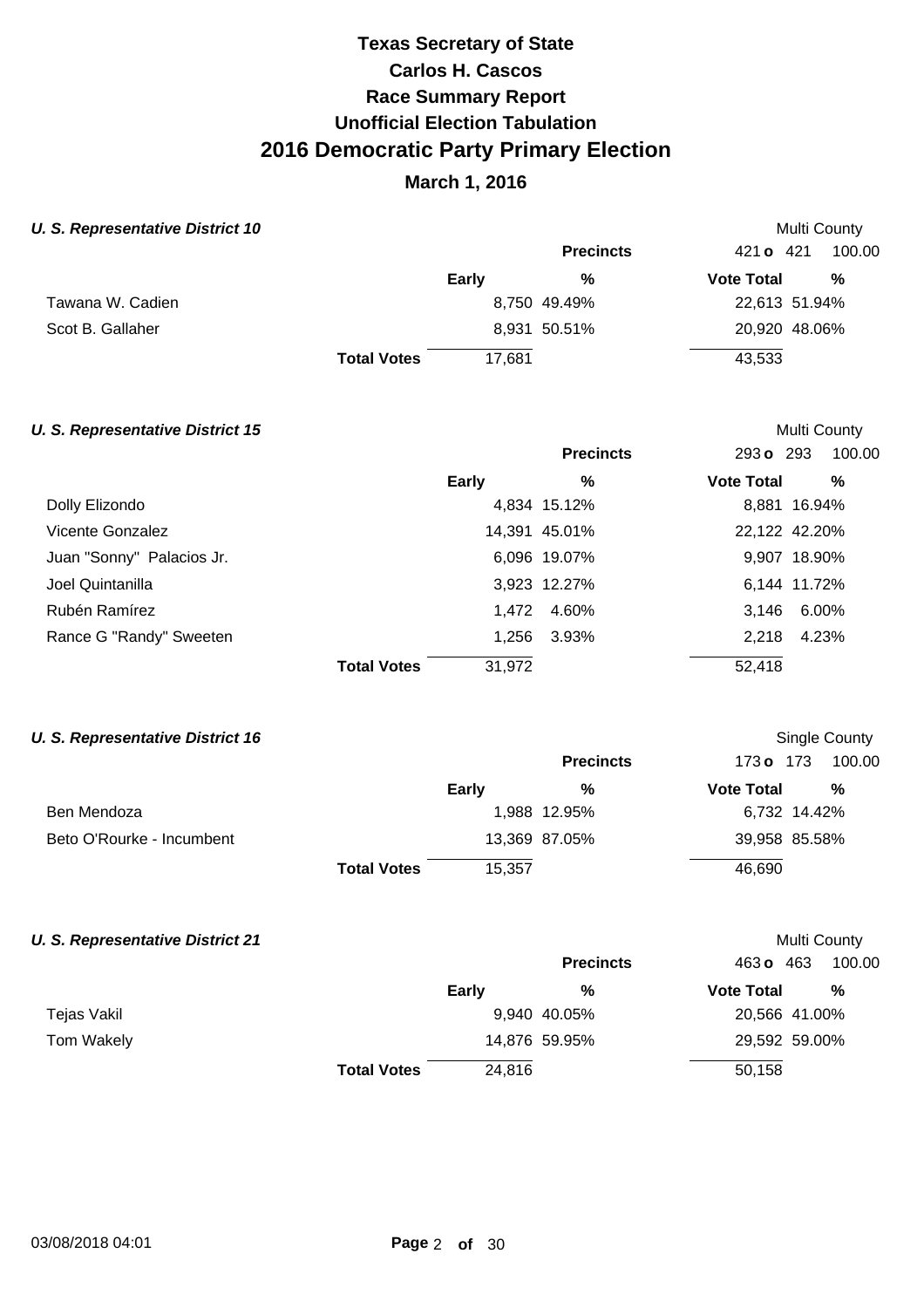### **March 1, 2016**

Multi County

Multi County

#### **U. S. Representative District 22**

|             |                    |        | <b>Precincts</b> | 137 <b>o</b> 137  | 100.00        |
|-------------|--------------------|--------|------------------|-------------------|---------------|
|             | <b>Early</b>       |        | %                | <b>Vote Total</b> | %             |
| Mark Gibson |                    |        | 8,423 76.93%     |                   | 23,060 76.15% |
| A.R. Hassan |                    |        | 2,526 23.07%     |                   | 7,223 23.85%  |
|             | <b>Total Votes</b> | 10,949 |                  | 30,283            |               |

#### **U. S. Representative District 23 Precincts** 328 **o** 328 **Early Vote Total % %** 100.00 Multi County Pete P. Gallego 21,423 88.85% 43,196 88.37% Lee Keenen 2,688 11.15% 5,687 11.63% **Total Votes** 24,111 48,883

#### **U. S. Representative District 27**

|                    |                    |              | <b>Precincts</b> | 293 o 293         | 100.00        |
|--------------------|--------------------|--------------|------------------|-------------------|---------------|
|                    | Early              |              | $\frac{0}{0}$    | <b>Vote Total</b> | %             |
| Raul (Roy) Barrera |                    | 7,177 50.29% |                  |                   | 16,140 50.26% |
| Ray Madrigal       |                    | 5,006 35.08% |                  |                   | 11,294 35.17% |
| Wayne Raasch       |                    | 2,089 14.64% |                  |                   | 4,679 14.57%  |
|                    | <b>Total Votes</b> | 14,272       |                  | 32,113            |               |

### **U. S. Representative District 28 Precincts** 269 **o** 269 100.00 **Early Vote Total % %** Multi County Henry Cuellar - Incumbent 30,604 90.34% 49,962 89.79% William R. Hayward **3,274** 9.66% 5,682 10.21% **Total Votes** 33,878 55,644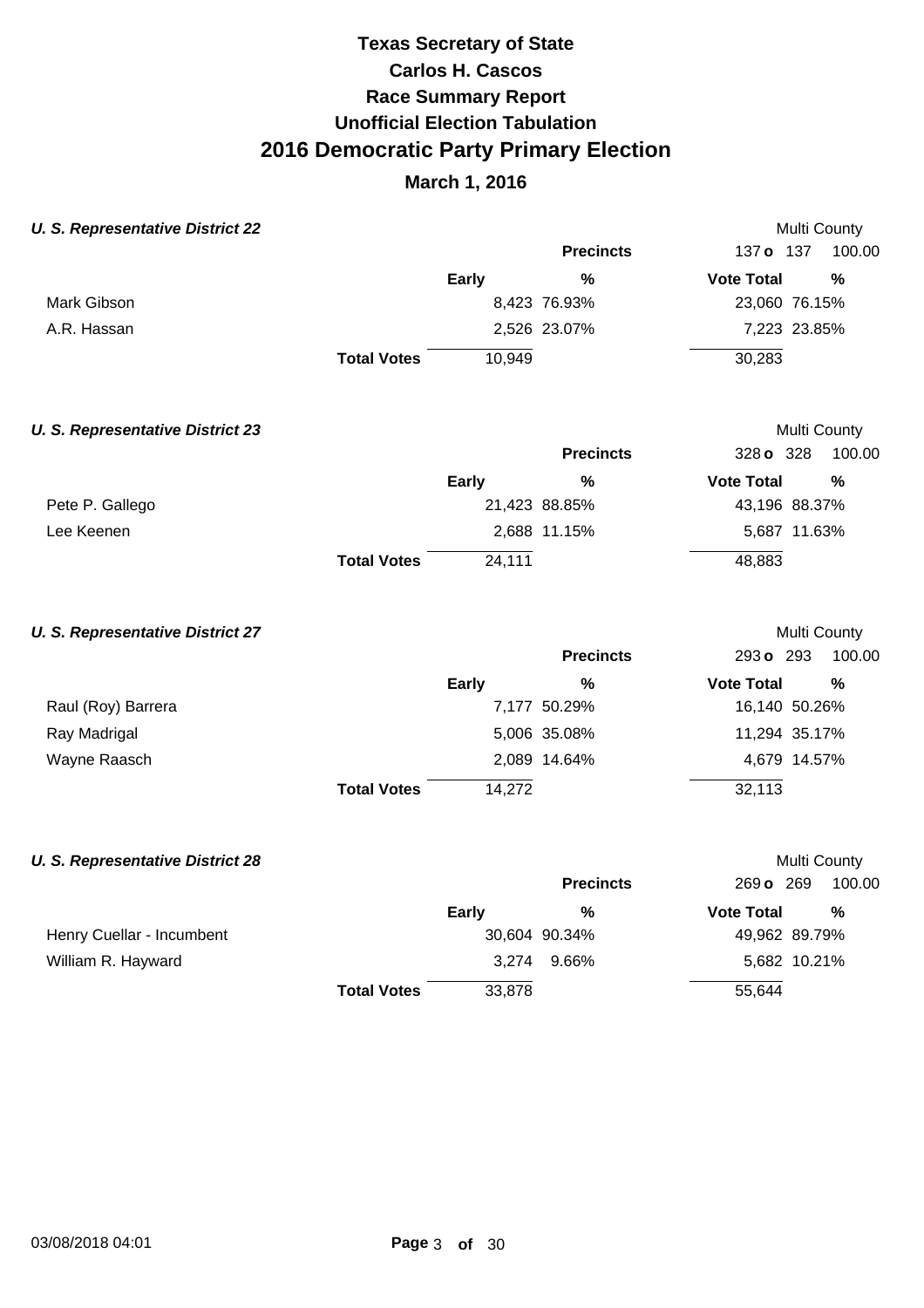## **March 1, 2016**

### **U. S. Representative District 29**

| J. S. Representative District 29 |                    |        |                  |                   | Single County |
|----------------------------------|--------------------|--------|------------------|-------------------|---------------|
|                                  |                    |        | <b>Precincts</b> | 167 <b>o</b> 167  | 100.00        |
|                                  |                    | Early  | %                | <b>Vote Total</b> | %             |
| Adrian Garcia                    |                    |        | 3,737 31.43%     |                   | 11,935 38.62% |
| Dominique M. Garcia              |                    | 339    | 2.85%            | 1.221             | 3.95%         |
| Gene Green - Incumbent           |                    |        | 7,815 65.72%     |                   | 17,750 57.43% |
|                                  | <b>Total Votes</b> | 11.891 |                  | 30,906            |               |

| <b>U. S. Representative District 30</b> |                    |        |                  |                     | Single County |
|-----------------------------------------|--------------------|--------|------------------|---------------------|---------------|
|                                         |                    |        | <b>Precincts</b> | $263 \text{ o}$ 263 | 100.00        |
|                                         |                    | Early  | %                | <b>Vote Total</b>   | %             |
| Barbara Mallory Caraway                 |                    |        | 5,480 22.27%     |                     | 15,266 23.81% |
| Eddie Bernice Johnson - Incumbent       |                    |        | 17,804 72.37%    |                     | 44,505 69.42% |
| Brandon J. Vance                        |                    |        | 1.318 5.36%      | 4,336               | 6.76%         |
|                                         | <b>Total Votes</b> | 24,602 |                  | 64,107              |               |

### **U. S. Representative District 33**

|                         |                    |        | <b>Precincts</b> |                   | 272 o 272 100.00 |
|-------------------------|--------------------|--------|------------------|-------------------|------------------|
|                         |                    | Early  | %                | <b>Vote Total</b> | %                |
| Carlos Quintanilla      |                    |        | 3,021 23.00%     |                   | 11,837 36.61%    |
| Marc Veasey - Incumbent |                    |        | 10,114 77.00%    |                   | 20,494 63.39%    |
|                         | <b>Total Votes</b> | 13,135 |                  | 32,331            |                  |

Multi County

#### **Railroad Commissioner**

| <b>Early Provisional</b> | 2.815     | <b>Total Provisional</b> | 8.696        | <b>Precincts</b>              |        |                   | 7,963 o 7,963 100.00 |  |
|--------------------------|-----------|--------------------------|--------------|-------------------------------|--------|-------------------|----------------------|--|
|                          |           |                          | <b>Early</b> | %                             |        | <b>Vote Total</b> | %                    |  |
| Lon Burnam               |           |                          |              | 127,168 27.12%                |        | 269,853 24.83%    |                      |  |
| Cody Garrett             |           |                          |              | 151,318 32.27%                |        | 382,647 35.21%    |                      |  |
| Grady Yarbrough          |           |                          |              | 190,465 40.62%                |        | 434,137 39.95%    |                      |  |
| Registered               | 14,238,43 | <b>Total Votes</b>       | 468,951      | 3.29%                         | Voting | 1,086,637         | 7.63% Voting         |  |
|                          |           |                          |              | <b>Total Number of Voters</b> |        | 1,562,607         |                      |  |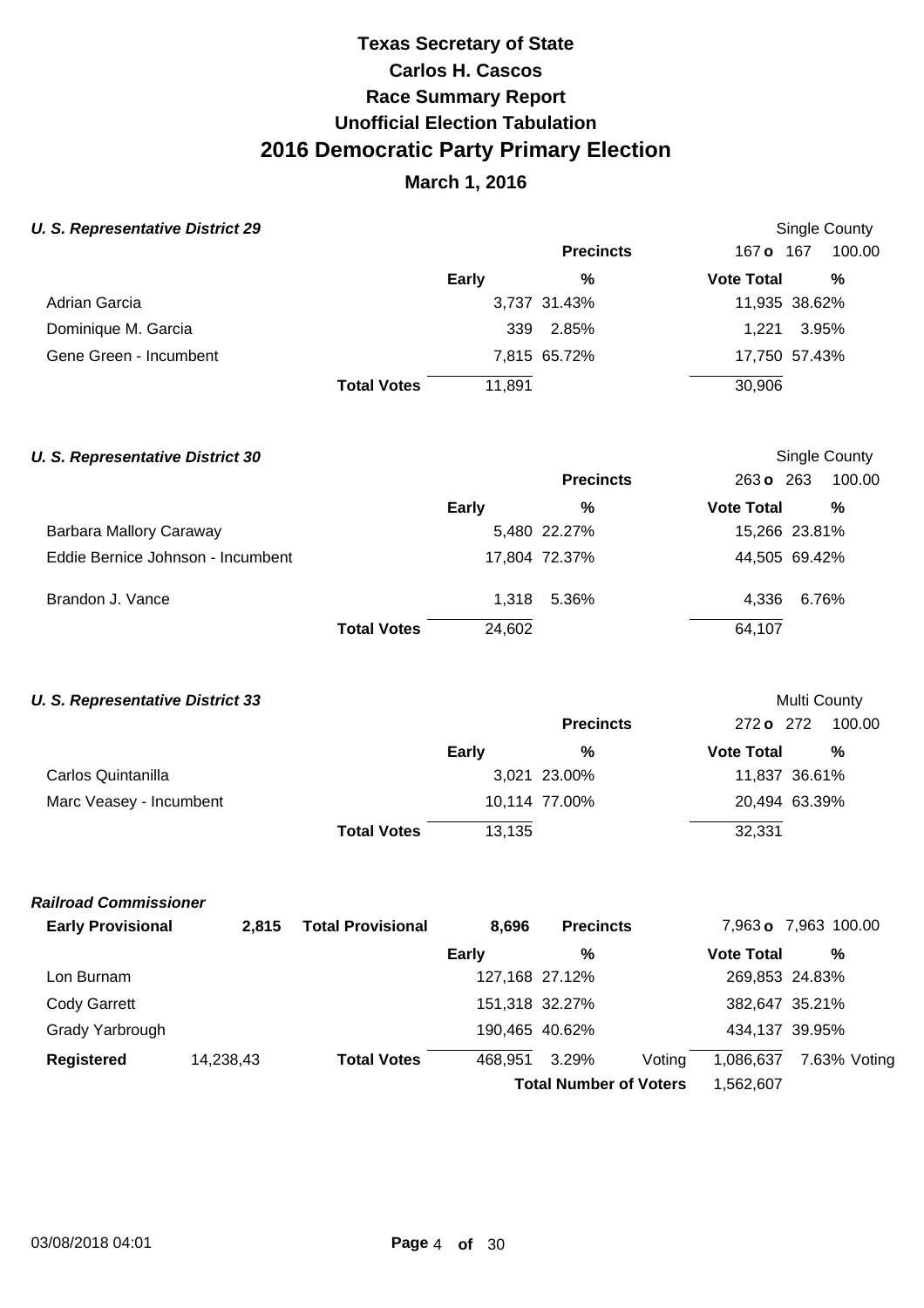| Justice, Supreme Court, Place 3          |           |                          |              |                               |        |                   |                      |
|------------------------------------------|-----------|--------------------------|--------------|-------------------------------|--------|-------------------|----------------------|
| <b>Early Provisional</b>                 | 2,815     | <b>Total Provisional</b> | 8,696        | <b>Precincts</b>              |        |                   | 7,963 o 7,963 100.00 |
|                                          |           |                          | Early        | %                             |        | <b>Vote Total</b> | $\frac{0}{0}$        |
| Mike Westergren                          |           |                          | 425,548      | 100.00                        |        | 985,088           | 100.00               |
| <b>Registered</b>                        | 14,238,43 | <b>Total Votes</b>       | 425,548      | 2.99%                         | Voting | 985,088           | 6.92% Voting         |
|                                          |           |                          |              | <b>Total Number of Voters</b> |        | 1,562,607         |                      |
| Justice, Supreme Court, Place 5          |           |                          |              |                               |        |                   |                      |
| <b>Early Provisional</b>                 | 2,815     | <b>Total Provisional</b> | 8,696        | <b>Precincts</b>              |        |                   | 7,963 o 7,963 100.00 |
|                                          |           |                          | <b>Early</b> | %                             |        | <b>Vote Total</b> | $\frac{0}{0}$        |
| Dori Contreras Garza                     |           |                          | 439,049      | 100.00                        |        | 1,020,753         | 100.00               |
| <b>Registered</b>                        | 14,238,43 | <b>Total Votes</b>       | 439,049      | 3.08%                         | Voting | 1,020,753         | 7.17% Voting         |
|                                          |           |                          |              | <b>Total Number of Voters</b> |        | 1,562,607         |                      |
| Justice, Supreme Court, Place 9          |           |                          |              |                               |        |                   |                      |
| <b>Early Provisional</b>                 | 2,815     | <b>Total Provisional</b> | 8,696        | <b>Precincts</b>              |        |                   | 7,963 o 7,963 100.00 |
|                                          |           |                          | <b>Early</b> | %                             |        | <b>Vote Total</b> | $\frac{0}{0}$        |
| Savannah Robinson                        |           |                          | 427,073      | 100.00                        |        | 989,444           | 100.00               |
| <b>Registered</b>                        | 14,238,43 | <b>Total Votes</b>       | 427,073      | 3.00%                         | Voting | 989,444           | 6.95% Voting         |
|                                          |           |                          |              | <b>Total Number of Voters</b> |        | 1,562,607         |                      |
| Judge, Court of Criminal Appeals Place 2 |           |                          |              |                               |        |                   |                      |
| <b>Early Provisional</b>                 | 2,815     | <b>Total Provisional</b> | 8,696        | <b>Precincts</b>              |        |                   | 7,963 o 7,963 100.00 |
|                                          |           |                          | <b>Early</b> | %                             |        | <b>Vote Total</b> | %                    |
| Lawrence "Larry" Meyers -<br>Incumbent   |           |                          | 419,097      | 100.00                        |        | 970,066           | 100.00               |
| <b>Registered</b>                        | 14,238,43 | <b>Total Votes</b>       | 419,097      | 2.94%                         | Voting | 970,066           | 6.81% Voting         |
|                                          |           |                          |              | <b>Total Number of Voters</b> |        | 1,562,607         |                      |
| Judge, Court of Criminal Appeals Place 5 |           |                          |              |                               |        |                   |                      |
| <b>Early Provisional</b>                 | 2,815     | <b>Total Provisional</b> | 8,696        | <b>Precincts</b>              |        |                   | 7,963 o 7,963 100.00 |
|                                          |           |                          | <b>Early</b> | $\frac{9}{6}$                 |        | <b>Vote Total</b> | $\frac{0}{0}$        |
| Betsy Johnson                            |           |                          | 428,592      | 100.00                        |        | 992,778           | 100.00               |
| <b>Registered</b>                        | 14,238,43 | <b>Total Votes</b>       | 428,592      | 3.01%                         | Voting | 992,778           | 6.97% Voting         |
|                                          |           |                          |              | <b>Total Number of Voters</b> |        | 1,562,607         |                      |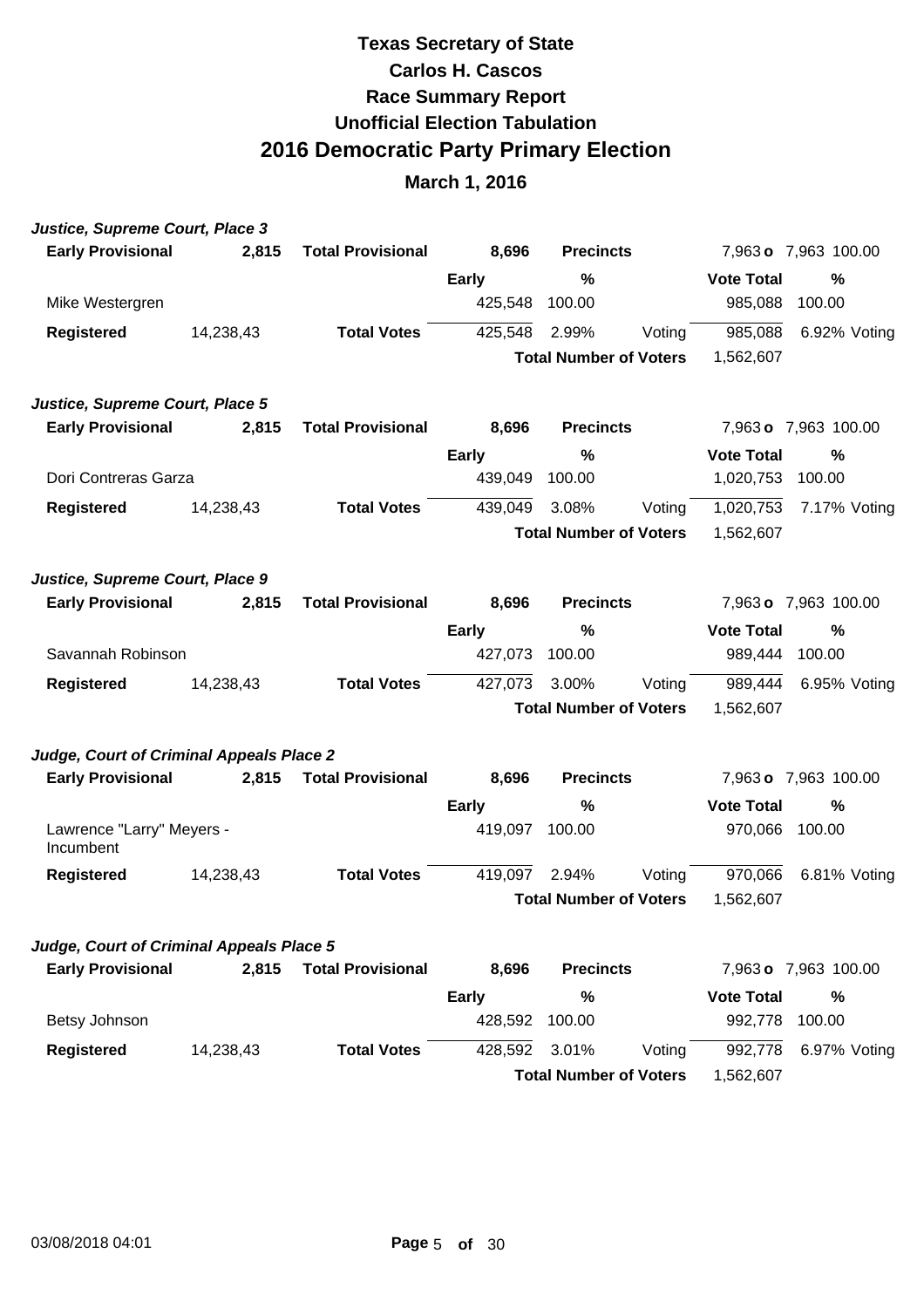### **March 1, 2016**

### **Judge, Court of Criminal Appeals Place 6**

| <b>Early Provisional</b> | 2.815     | <b>Total Provisional</b> | 8.696   | <b>Precincts</b>              |        |                   | 7,963 o 7,963 100.00 |
|--------------------------|-----------|--------------------------|---------|-------------------------------|--------|-------------------|----------------------|
|                          |           |                          | Early   | %                             |        | <b>Vote Total</b> | %                    |
| Robert Burns             |           |                          | 412.319 | 100.00                        |        | 957.162           | 100.00               |
| Registered               | 14,238,43 | <b>Total Votes</b>       | 412,319 | 2.90%                         | Voting | 957,162           | 6.72% Voting         |
|                          |           |                          |         | <b>Total Number of Voters</b> |        | 1.562.607         |                      |
|                          |           |                          |         |                               |        |                   |                      |

Multi County

Single County

### **Member, State Board of Education, District 1**

|                 |                              | <b>Precincts</b> | 100.00<br>581 <b>o</b> 581 |
|-----------------|------------------------------|------------------|----------------------------|
|                 | Early                        | %                | %<br><b>Vote Total</b>     |
| Joe Fierro, Jr. |                              | 12,277 27.83%    | 27,661 27.94%              |
| Lynn Oliver     |                              | 7,156 16.22%     | 15,975 16.14%              |
| Georgina Perez  |                              | 24,689 55.96%    | 55,359 55.92%              |
|                 | 44,122<br><b>Total Votes</b> |                  | 98,995                     |

#### **Member, State Board of Education, District 6**

|                    |                    |        | <b>Precincts</b> | 358 <b>o</b> 358  | 100.00        |
|--------------------|--------------------|--------|------------------|-------------------|---------------|
|                    |                    | Early  | %                | <b>Vote Total</b> | %             |
| R. Dakota Carter   |                    |        | 8,469 37.01%     |                   | 19,431 31.88% |
| Jasmine L. Jenkins |                    |        | 9,480 41.43%     |                   | 26,947 44.21% |
| Michael Jordan     |                    |        | 4,935 21.57%     |                   | 14,572 23.91% |
|                    | <b>Total Votes</b> | 22,884 |                  | 60,950            |               |

| <b>State Senator, District 19</b> |                    |              |                  |                   | Multi County  |
|-----------------------------------|--------------------|--------------|------------------|-------------------|---------------|
|                                   |                    |              | <b>Precincts</b> | 370 o 370         | 100.00        |
|                                   |                    | <b>Early</b> | %                | <b>Vote Total</b> | %             |
| Helen Madla                       |                    |              | 6,390 24.57%     |                   | 13,619 25.44% |
| Carlos I. Uresti - Incumbent      |                    |              | 19,620 75.43%    |                   | 39,913 74.56% |
|                                   | <b>Total Votes</b> | 26,010       |                  | 53,532            |               |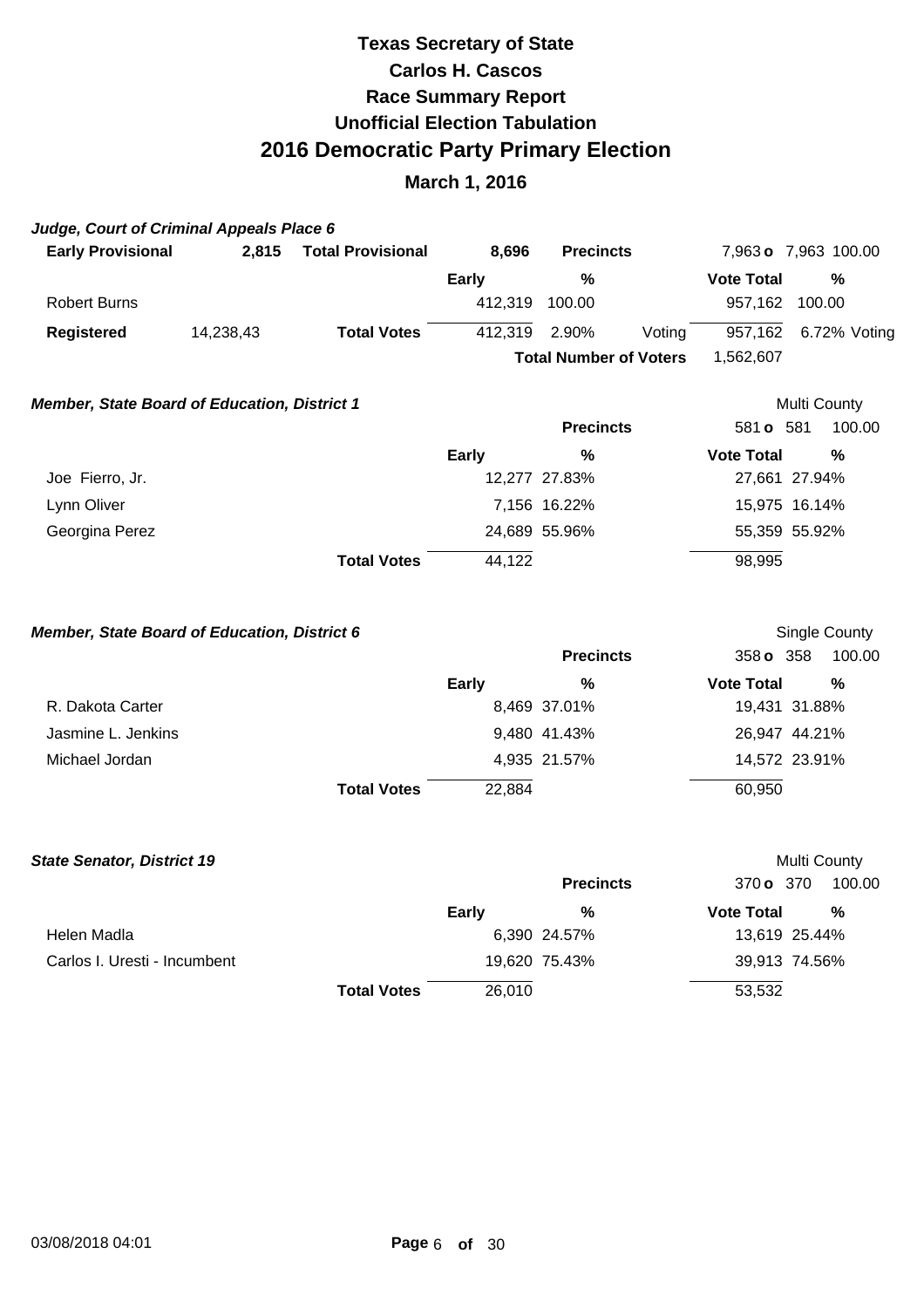| <b>State Senator, District 26</b>       |                    |              |                  |                   | <b>Single County</b> |
|-----------------------------------------|--------------------|--------------|------------------|-------------------|----------------------|
|                                         |                    |              | <b>Precincts</b> | 322 o 322         | 100.00               |
|                                         |                    | <b>Early</b> | $\%$             | <b>Vote Total</b> | $\frac{0}{0}$        |
| <b>Trey Martinez Fischer</b>            |                    |              | 11,534 45.06%    | 21,383 40.78%     |                      |
| Jose Menendez - Incumbent               |                    |              | 14,065 54.94%    | 31,046 59.22%     |                      |
|                                         | <b>Total Votes</b> | 25,599       |                  | 52,429            |                      |
| <b>State Senator, District 27</b>       |                    |              |                  | Multi County      |                      |
|                                         |                    |              | <b>Precincts</b> | 216 o 216         | 100.00               |
|                                         |                    | <b>Early</b> | $\%$             | <b>Vote Total</b> | %                    |
| Eddie Lucio Jr. - Incumbent             |                    |              | 26,655 83.86%    | 47,025 83.59%     |                      |
| O. Rodriguez Haro III                   |                    |              | 5,129 16.14%     | 9,230 16.41%      |                      |
|                                         | <b>Total Votes</b> | 31,784       |                  | 56,255            |                      |
| <b>State Representative District 27</b> |                    |              |                  |                   | Single County        |
|                                         |                    |              | <b>Precincts</b> | 79 o 79           | 100.00               |
|                                         |                    | <b>Early</b> | $\%$             | <b>Vote Total</b> | $\%$                 |
| Angelique Bartholomew                   |                    |              | 1,373 20.59%     | 3,855 24.12%      |                      |
| <b>Steve Brown</b>                      |                    |              | 1,291 19.36%     | 3,056 19.12%      |                      |
| Chris Henderson                         |                    | 405          | 6.07%            | 1,326             | 8.30%                |
| Ron Reynolds - Incumbent                |                    |              | 3,599 53.97%     | 7,746 48.46%      |                      |
|                                         | <b>Total Votes</b> | 6,668        |                  | 15,983            |                      |

| <b>State Representative District 33</b> |                    |              |                  |                   | Multi County |
|-----------------------------------------|--------------------|--------------|------------------|-------------------|--------------|
|                                         |                    |              | <b>Precincts</b> | 81 o 81           | 100.00       |
|                                         |                    | <b>Early</b> | %                | <b>Vote Total</b> | %            |
| Karen Jacobs                            |                    |              | 1,622 77.83%     |                   | 3,650 74.61% |
| <b>Cristin Padgett</b>                  |                    |              | 462 22.17%       |                   | 1,242 25.39% |
|                                         | <b>Total Votes</b> | 2,084        |                  | 4,892             |              |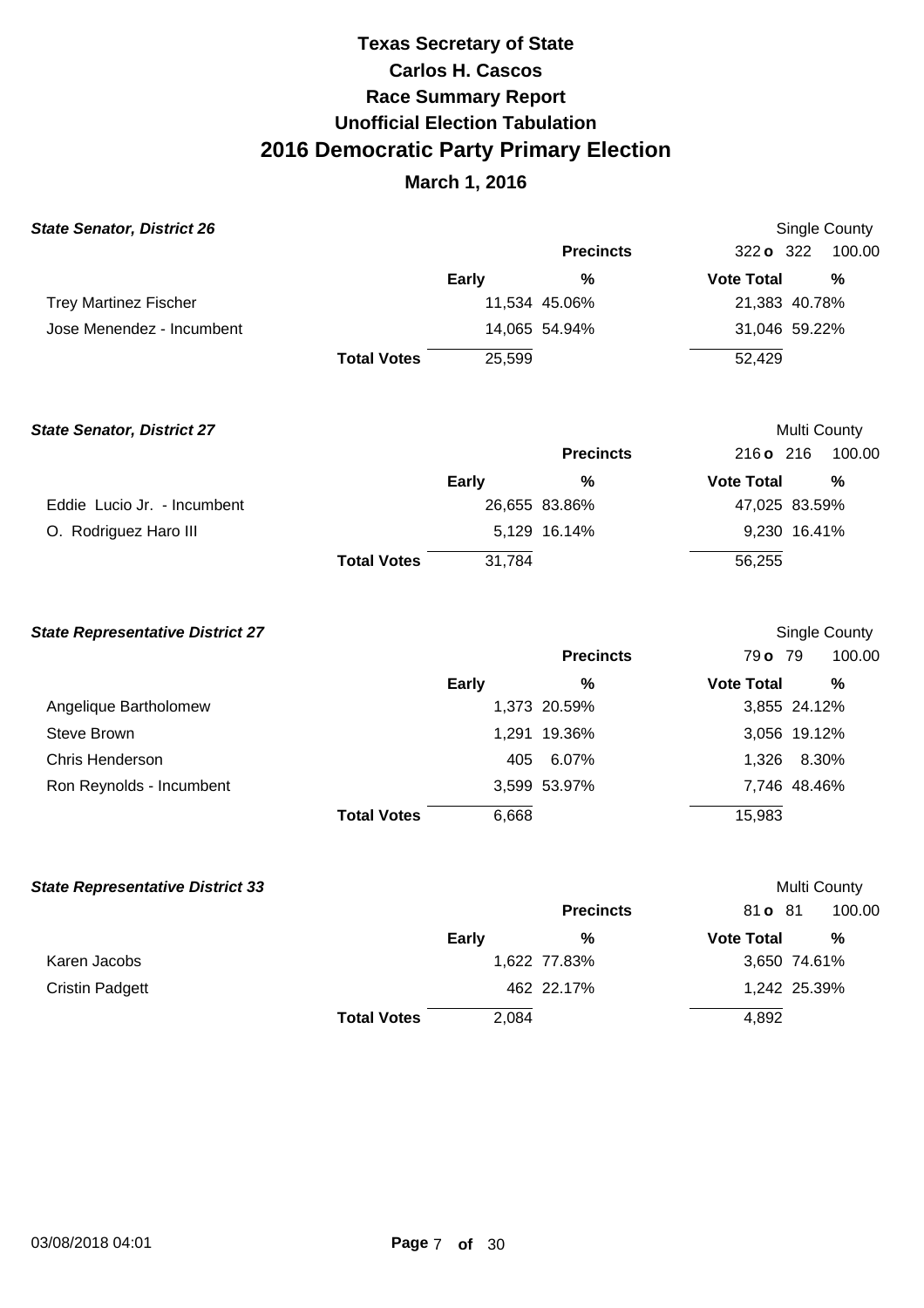## **March 1, 2016**

| <b>State Representative District 36</b> |                    |              |                  |                   | <b>Single County</b> |
|-----------------------------------------|--------------------|--------------|------------------|-------------------|----------------------|
|                                         |                    |              | <b>Precincts</b> | $45o$ 45          | 100.00               |
|                                         |                    | <b>Early</b> | %                | <b>Vote Total</b> | %                    |
| Sergio Munoz, Jr. - Incumbent           |                    |              | 4,774 58.20%     |                   | 7,444 60.07%         |
| Abraham Padron                          |                    |              | 3,429 41.80%     |                   | 4,949 39.93%         |
|                                         | <b>Total Votes</b> | 8,203        |                  | 12,393            |                      |
|                                         |                    |              |                  |                   |                      |

| <b>State Representative District 37</b> |                    |       |                  |                   | Single County |
|-----------------------------------------|--------------------|-------|------------------|-------------------|---------------|
|                                         |                    |       | <b>Precincts</b> | 45 $\sigma$ 45    | 100.00        |
|                                         |                    | Early | %                | <b>Vote Total</b> | %             |
| Don De Leon                             |                    |       | 1,996 31.97%     |                   | 3,568 32.06%  |
| Rene O. Oliveira - Incumbent            |                    |       | 4,247 68.03%     |                   | 7,562 67.94%  |
|                                         | <b>Total Votes</b> | 6.243 |                  | 11,130            |               |

#### **State Representative District 49**

|                      |                              | <b>Precincts</b> | 247 o 247         | 100.00        |
|----------------------|------------------------------|------------------|-------------------|---------------|
|                      | Early                        | %                | <b>Vote Total</b> | $\frac{0}{0}$ |
| Aspen Dunaway        | 394                          | 2.93%            | 863               | 2.82%         |
| Huey Rey Fischer     |                              | 2,075 15.42%     |                   | 4,311 14.08%  |
| Gina Hinojosa        |                              | 7,457 55.40%     |                   | 17,448 56.97% |
| Kenton D. Johnson    | 237                          | 1.76%            | 567               | 1.85%         |
| <b>Blake Rocap</b>   | 405                          | 3.01%            | 982               | 3.21%         |
| <b>Matthew Shrum</b> |                              | 313 2.33%        | 717               | 2.34%         |
| Heather Way          |                              | 2,579 19.16%     |                   | 5,736 18.73%  |
|                      | 13,460<br><b>Total Votes</b> |                  | 30,624            |               |

### **State Representative District 54**

|  | Multi County |
|--|--------------|
|--|--------------|

Single County

|                    |                    |       | <b>Precincts</b> | $26o$ $26$        | 100.00       |
|--------------------|--------------------|-------|------------------|-------------------|--------------|
|                    |                    | Early | %                | <b>Vote Total</b> | %            |
| Sandra Blankenship |                    |       | 1,295 68.92%     |                   | 3,914 71.53% |
| Lan Carter         |                    |       | 584 31.08%       |                   | 1,558 28.47% |
|                    | <b>Total Votes</b> | 1.879 |                  | 5,472             |              |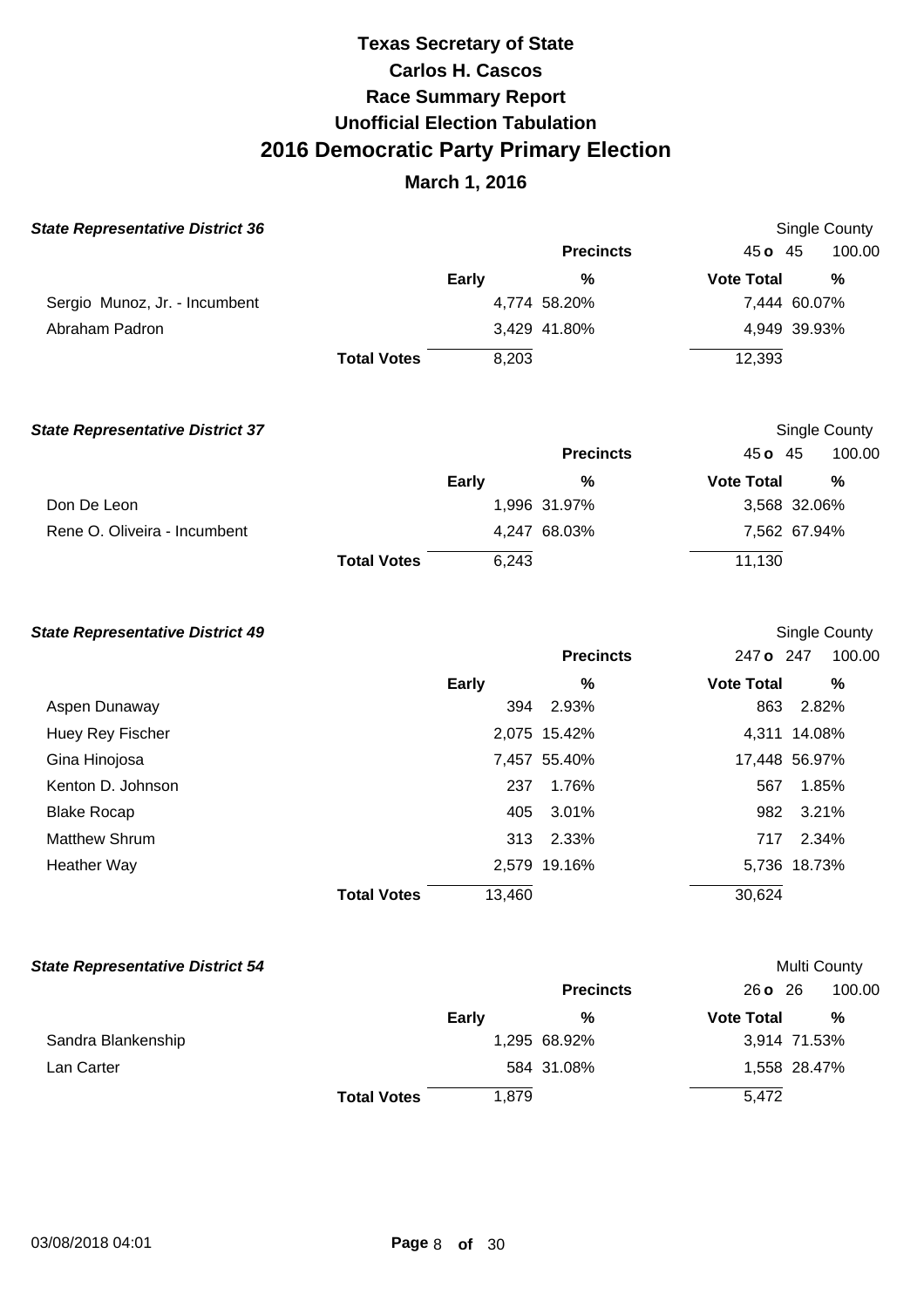| <b>State Representative District 64</b> |                    |              |                  | <b>Single County</b> |               |
|-----------------------------------------|--------------------|--------------|------------------|----------------------|---------------|
|                                         |                    |              | <b>Precincts</b> | 44 o 44              | 100.00        |
|                                         |                    | <b>Early</b> | $\frac{9}{6}$    | <b>Vote Total</b>    | $\frac{9}{6}$ |
| Connor Flanagan                         |                    |              | 1,920 52.26%     | 4,071 51.89%         |               |
| Paul Greco                              |                    |              | 1,754 47.74%     | 3,775 48.11%         |               |
|                                         | <b>Total Votes</b> | 3,674        |                  | 7,846                |               |
| <b>State Representative District 75</b> |                    |              |                  | Single County        |               |
|                                         |                    |              | <b>Precincts</b> | 27 o 27              | 100.00        |
|                                         |                    | <b>Early</b> | $\frac{0}{0}$    | <b>Vote Total</b>    | $\frac{0}{0}$ |
| Mary E. González - Incumbent            |                    |              | 1,804 61.49%     | 5,131 57.91%         |               |
| Chente Quintanilla                      |                    |              | 1,130 38.51%     | 3,729 42.09%         |               |
|                                         | <b>Total Votes</b> | 2,934        |                  | 8,860                |               |
| <b>State Representative District 77</b> |                    |              |                  | Single County        |               |
|                                         |                    |              | <b>Precincts</b> | 43 o 43              | 100.00        |
|                                         |                    | <b>Early</b> | $\%$             | <b>Vote Total</b>    | $\frac{9}{6}$ |
| Adolfo Lopez                            |                    |              | 959 27.53%       | 3,089 30.82%         |               |
| Evelina "Lina" Ortega                   |                    |              | 2,524 72.47%     | 6,935 69.18%         |               |
|                                         | <b>Total Votes</b> | 3,483        |                  | 10,024               |               |
| <b>State Representative District 97</b> |                    |              |                  | Single County        |               |
|                                         |                    |              | <b>Precincts</b> | 62 o 62              | 100.00        |
|                                         |                    | <b>Early</b> | $\frac{0}{0}$    | <b>Vote Total</b>    | $\frac{0}{0}$ |
| Andrew T. McKernon                      |                    |              | 959 23.05%       | 1,958 21.96%         |               |
| <b>Elizabeth Tarrant</b>                |                    |              | 3,202 76.95%     | 6,957 78.04%         |               |
|                                         | <b>Total Votes</b> | 4,161        |                  | 8,915                |               |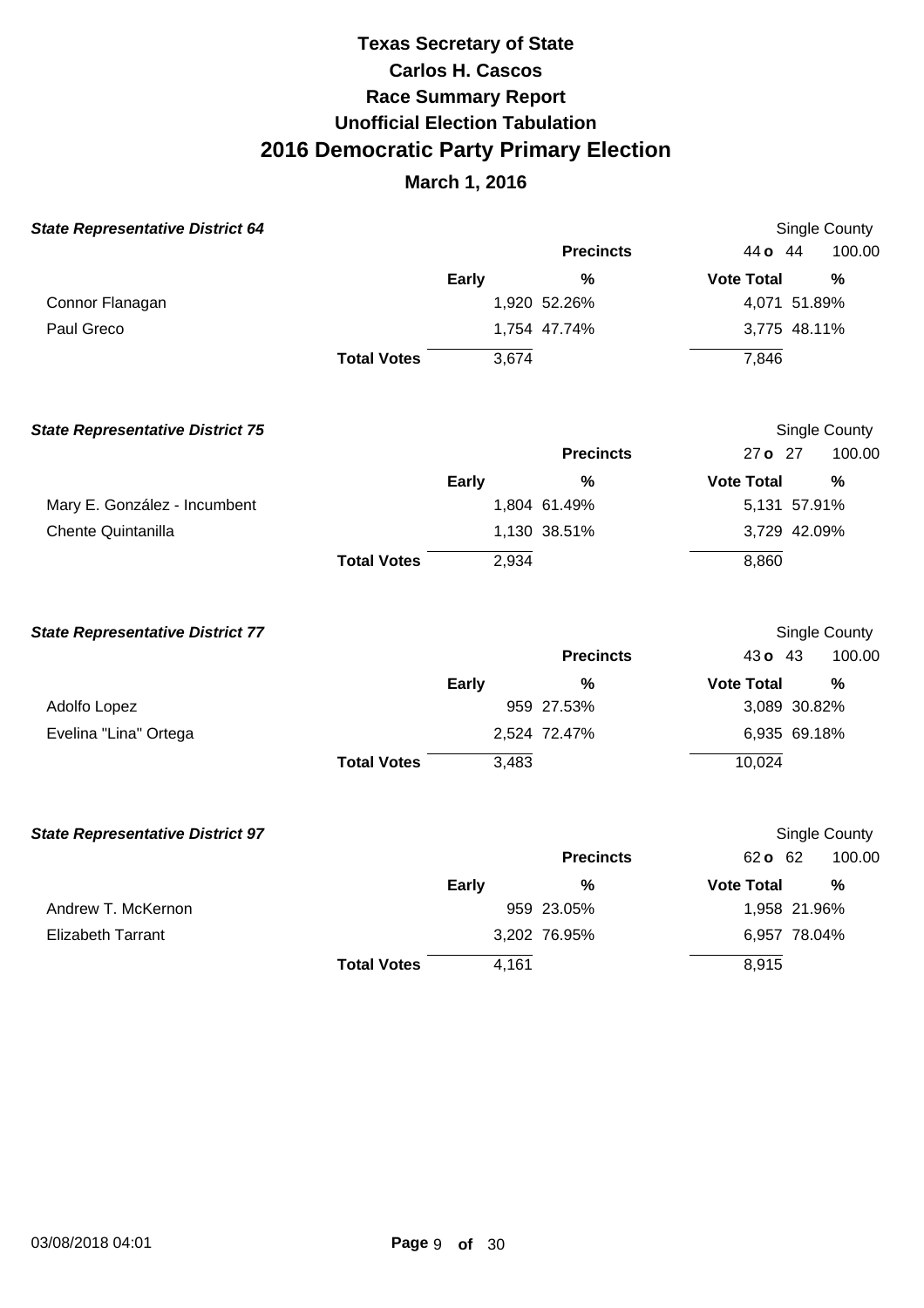| <b>State Representative District 110</b> |                    |       |                  | Single County     |              |
|------------------------------------------|--------------------|-------|------------------|-------------------|--------------|
|                                          |                    |       | <b>Precincts</b> | 53 $o$ 53         | 100.00       |
|                                          |                    | Early | %                | <b>Vote Total</b> | %            |
| Sandra Crenshaw                          |                    |       | 1,079 32.38%     |                   | 3,450 36.32% |
| Toni Rose - Incumbent                    |                    |       | 2,253 67.62%     |                   | 6,050 63.68% |
|                                          | <b>Total Votes</b> | 3,332 |                  | 9,500             |              |

| <b>State Representative District 116</b> |                    |              |                  |                   | Single County |
|------------------------------------------|--------------------|--------------|------------------|-------------------|---------------|
|                                          |                    |              | <b>Precincts</b> | 58 <b>o</b> 58    | 100.00        |
|                                          |                    | <b>Early</b> | %                | <b>Vote Total</b> | %             |
| Diana Arévalo                            |                    |              | 2,771 50.40%     |                   | 5,763 52.99%  |
| Martin Golando                           |                    |              | 1,771 32.21%     |                   | 3,148 28.94%  |
| Ruby Resendez                            |                    |              | 956 17.39%       |                   | 1,965 18.07%  |
|                                          | <b>Total Votes</b> | 5,498        |                  | 10,876            |               |

| <b>State Representative District 118</b> |                    |              |                  |                   | Single County |
|------------------------------------------|--------------------|--------------|------------------|-------------------|---------------|
|                                          |                    |              | <b>Precincts</b> | 75 o 75           | 100.00        |
|                                          |                    | <b>Early</b> | %                | <b>Vote Total</b> | %             |
| Gabe Farias                              |                    |              | 1,698 41.56%     |                   | 3,528 40.84%  |
| Tomas Uresti                             |                    |              | 2,388 58.44%     |                   | 5,110 59.16%  |
|                                          | <b>Total Votes</b> | 4.086        |                  | 8,638             |               |

| <b>State Representative District 120</b> |                    |              |                  |                   | Single County |
|------------------------------------------|--------------------|--------------|------------------|-------------------|---------------|
|                                          |                    |              | <b>Precincts</b> | 88 <b>o</b> 88    | 100.00        |
|                                          |                    | <b>Early</b> | %                | <b>Vote Total</b> | %             |
| Latronda Darnell                         |                    | 475          | 9.38%            |                   | 1,180 11.58%  |
| Barbara Gervin-Hawkins                   |                    |              | 1,377 27.19%     |                   | 2,677 26.26%  |
| Art Hall                                 |                    |              | 721 14.23%       |                   | 1,261 12.37%  |
| Lou Miller                               |                    |              | 412 8.13%        | 801               | 7.86%         |
| Byron Miller, "Educator"                 |                    |              | 1,011 19.96%     |                   | 1,912 18.76%  |
| Mario Salas                              |                    |              | 1,069 21.11%     |                   | 2,363 23.18%  |
|                                          | <b>Total Votes</b> | 5,065        |                  | 10,194            |               |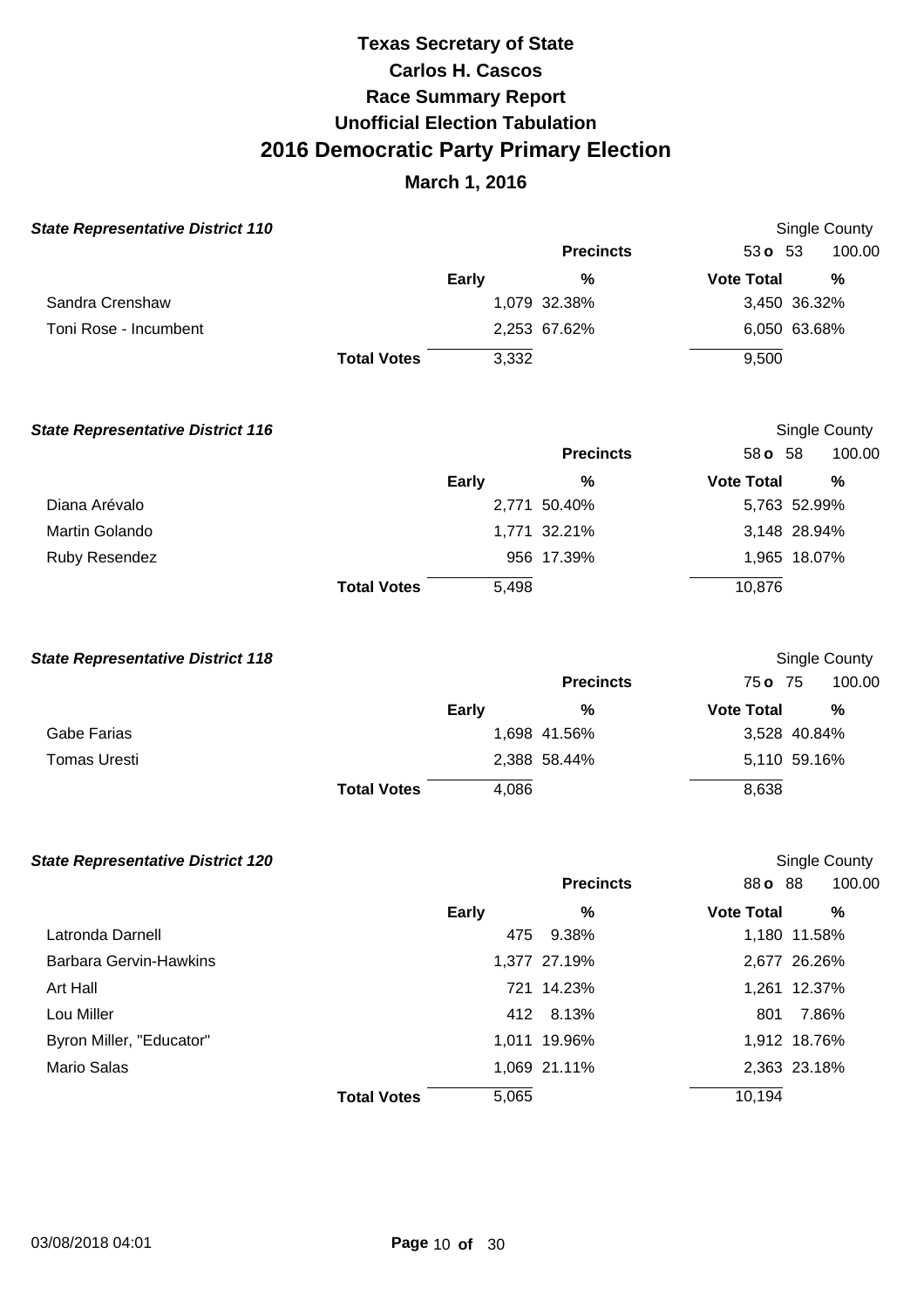| <b>State Representative District 124</b> |                    |              |                  | <b>Single County</b>      |  |
|------------------------------------------|--------------------|--------------|------------------|---------------------------|--|
|                                          |                    |              | <b>Precincts</b> | 100.00<br>46 o 46         |  |
|                                          |                    | <b>Early</b> | $\%$             | <b>Vote Total</b><br>$\%$ |  |
| Sergio Contreras                         |                    |              | 1,084 23.67%     | 2,763 28.53%              |  |
| Ina Minjarez - Incumbent                 |                    |              | 3,496 76.33%     | 6,921 71.47%              |  |
|                                          | <b>Total Votes</b> | 4,580        |                  | 9,684                     |  |
| <b>State Representative District 126</b> |                    |              |                  | Single County             |  |
|                                          |                    |              | <b>Precincts</b> | 35 o 35<br>100.00         |  |
|                                          |                    | <b>Early</b> | $\%$             | <b>Vote Total</b><br>%    |  |
| Joy Dawson-Thomas                        |                    |              | 1,244 63.53%     | 3,366 60.74%              |  |
| Cris Hernandez                           |                    |              | 714 36.47%       | 2,176 39.26%              |  |
|                                          | <b>Total Votes</b> | 1,958        |                  | 5,542                     |  |
| <b>State Representative District 131</b> |                    |              |                  | Single County             |  |
|                                          |                    |              | <b>Precincts</b> | 100.00<br>38 o 38         |  |
|                                          |                    | <b>Early</b> | $\%$             | <b>Vote Total</b><br>%    |  |
| Alma A. Allen - Incumbent                |                    |              | 4,260 91.67%     | 10,395 89.66%             |  |
| John Shike                               |                    | 387          | 8.33%            | 1,199 10.34%              |  |
|                                          | <b>Total Votes</b> | 4,647        |                  | 11,594                    |  |
| <b>State Representative District 137</b> |                    |              |                  | Single County             |  |
|                                          |                    |              | <b>Precincts</b> | 24 o 24<br>100.00         |  |
|                                          |                    | <b>Early</b> | $\frac{0}{0}$    | <b>Vote Total</b><br>%    |  |
| <b>Edward Pollard</b>                    |                    |              | 536 30.75%       | 1,609 35.29%              |  |
| Gene Wu - Incumbent                      |                    |              | 1,207 69.25%     | 2,951 64.71%              |  |
|                                          | <b>Total Votes</b> | 1,743        |                  | 4,560                     |  |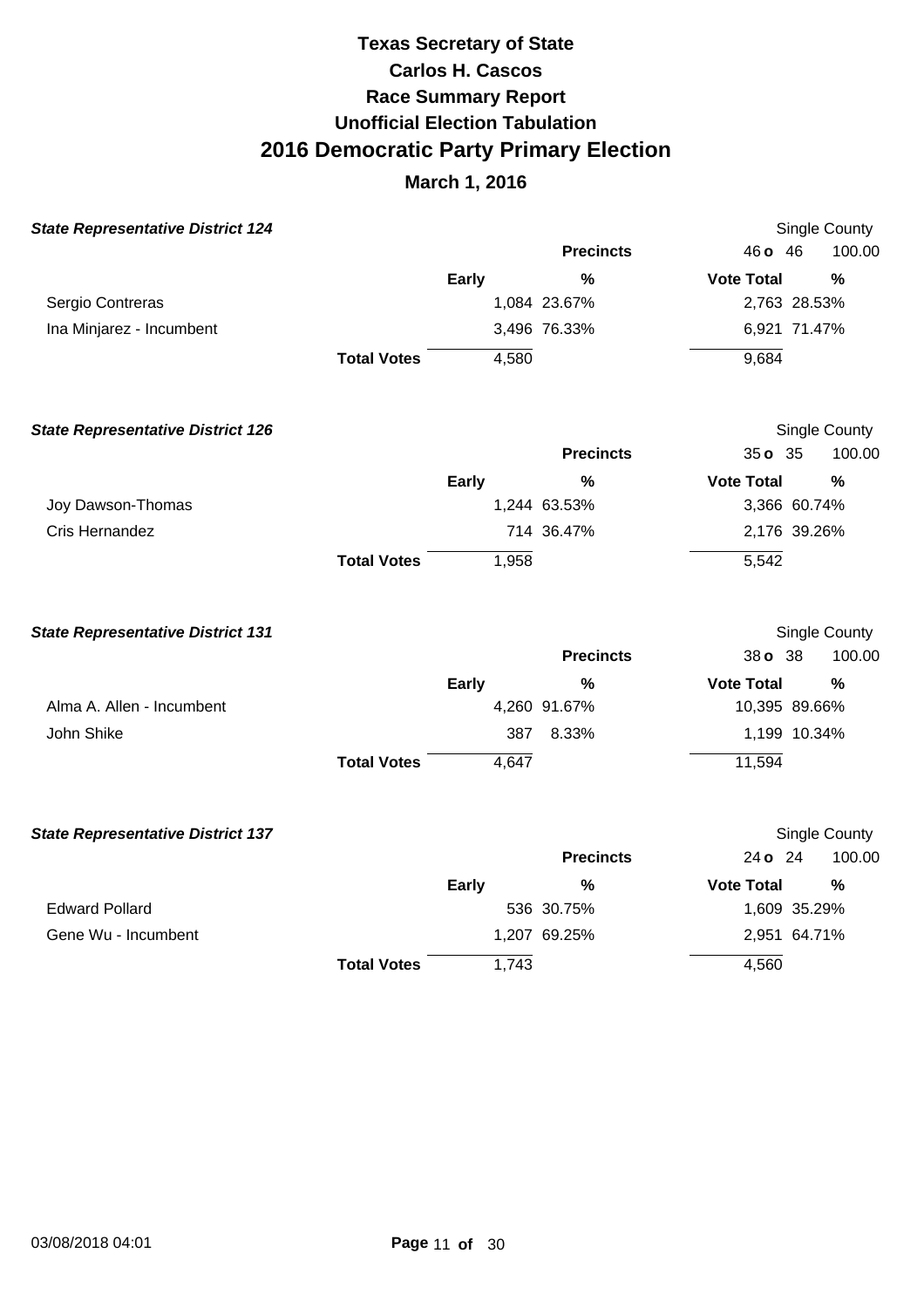## **March 1, 2016**

|  | <b>State Representative District 139</b> |  |  |
|--|------------------------------------------|--|--|
|--|------------------------------------------|--|--|

| tate Representative District 139 |                    |       |                  |                   | Single County |
|----------------------------------|--------------------|-------|------------------|-------------------|---------------|
|                                  |                    |       | <b>Precincts</b> | 49 <b>o</b> 49    | 100.00        |
|                                  |                    | Early | %                | <b>Vote Total</b> | %             |
| <b>Randy Bates</b>               |                    |       | 1,644 31.73%     |                   | 3,065 25.14%  |
| Jerry Ford. Jr.                  |                    |       | 580 11.19%       |                   | 1,727 14.16%  |
| Jarvis D. Johnson                |                    |       | 1,438 27.76%     |                   | 3,483 28.56%  |
| Kimberly Willis                  |                    |       | 1,519 29.32%     |                   | 3,919 32.14%  |
|                                  | <b>Total Votes</b> | 5,181 |                  | 12,194            |               |

| <b>State Representative District 144</b> |                    |              |                  |                   | Single County |  |
|------------------------------------------|--------------------|--------------|------------------|-------------------|---------------|--|
|                                          |                    |              | <b>Precincts</b> | 40 <b>o</b> 40    | 100.00        |  |
|                                          |                    | <b>Early</b> | %                | <b>Vote Total</b> | %             |  |
| Bernie Aldape III                        |                    | 133          | 8.19%            |                   | 452 10.93%    |  |
| Mary Ann Perez                           |                    |              | 756 46.55%       |                   | 2,206 53.32%  |  |
| Cody Ray Wheeler                         |                    |              | 735 45.26%       |                   | 1,479 35.75%  |  |
|                                          | <b>Total Votes</b> | 1,624        |                  | 4,137             |               |  |

#### **State Representative District 148**

|                                     |                    |       | <b>Precincts</b> | $51o$ 51          | 100.00       |
|-------------------------------------|--------------------|-------|------------------|-------------------|--------------|
|                                     |                    | Early | %                | <b>Vote Total</b> | %            |
| Jessica Cristina Farrar - Incumbent |                    |       | 3,121 88.19%     |                   | 8,315 88.11% |
| Dave Wilson                         |                    |       | 418 11.81%       |                   | 1,122 11.89% |
|                                     | <b>Total Votes</b> | 3,539 |                  | 9.437             |              |

Single County

100.00

Single County

| <b>State Representative District 149</b> |       |                  | Sing              |
|------------------------------------------|-------|------------------|-------------------|
|                                          |       | <b>Precincts</b> | $23o$ 23          |
|                                          | Early | %                | <b>Vote Total</b> |

|                       |                    | %<br>Early   | <b>Vote Total</b> | %            |
|-----------------------|--------------------|--------------|-------------------|--------------|
| Demetria Smith        |                    | 776 28.87%   |                   | 2,406 35.13% |
| Hubert Vo - Incumbent |                    | 1.912 71.13% |                   | 4.442 64.87% |
|                       | <b>Total Votes</b> | 2,688        | 6.848             |              |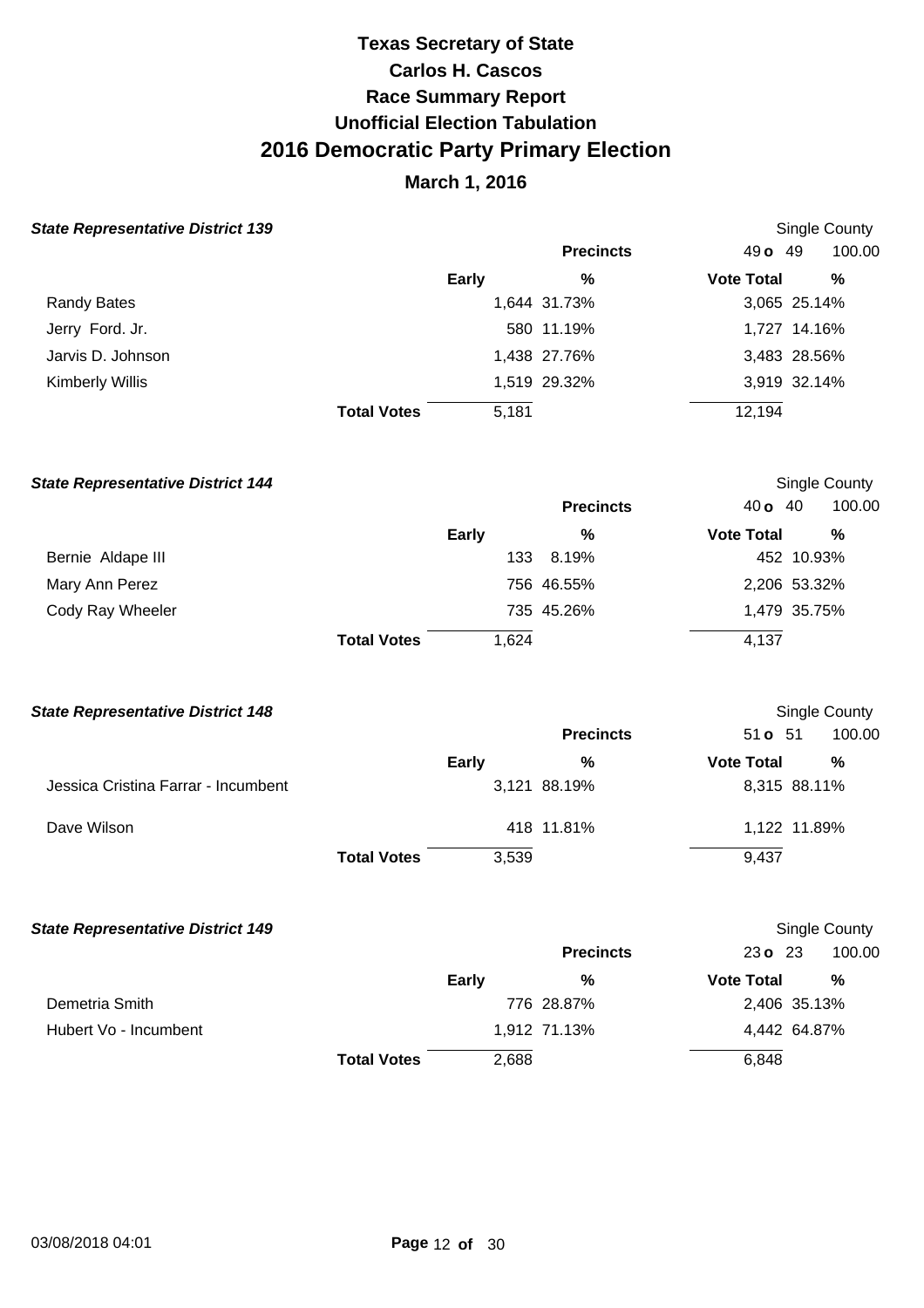### **March 1, 2016**

| Justice, 8th Court of Appeals District, Place 3 - Unexpired Term |           |                          |              |                  |        |                   | Multi County            |
|------------------------------------------------------------------|-----------|--------------------------|--------------|------------------|--------|-------------------|-------------------------|
|                                                                  |           |                          |              | <b>Precincts</b> |        | 291 <b>o</b> 291  | 100.00                  |
|                                                                  |           |                          | <b>Early</b> | %                |        | <b>Vote Total</b> | %                       |
| Steven Hughes - Incumbent                                        |           |                          |              | 4,063 20.59%     |        |                   | 9,203 16.82%            |
| Gina M. Palafox                                                  |           |                          |              | 5,225 26.48%     |        |                   | 16,063 29.35%           |
| Robert J. (Bobby) Perez                                          |           |                          |              | 2,890 14.64%     |        |                   | 8,493 15.52%            |
| Maria Ramirez                                                    |           |                          |              | 5,210 26.40%     |        |                   | 14,448 26.40%           |
| Arturo Vazquez                                                   |           |                          |              | 2,346 11.89%     |        |                   | 6,516 11.91%            |
|                                                                  |           | <b>Total Votes</b>       | 19,734       |                  |        | 54,723            |                         |
| Justice, 13th Court of Appeals District, Place 3                 |           |                          |              |                  |        |                   | Multi County            |
|                                                                  |           |                          |              | <b>Precincts</b> |        | 710 o 710         | 100.00                  |
|                                                                  |           |                          | <b>Early</b> | %                |        | <b>Vote Total</b> | %                       |
| Leticia Hinojosa                                                 |           |                          |              | 44,992 73.45%    |        |                   | 81,470 72.12%           |
| Carlos Valdez                                                    |           |                          |              | 16,261 26.55%    |        |                   | 31,488 27.88%           |
|                                                                  |           | <b>Total Votes</b>       | 61,253       |                  |        | 112,958           |                         |
| Justice, 14th Court of Appeals District, Place 2                 |           |                          |              |                  |        |                   | Multi County            |
|                                                                  |           |                          |              | <b>Precincts</b> |        |                   | 1,264 o 1,264 100.00    |
|                                                                  |           |                          | <b>Early</b> | %                |        | <b>Vote Total</b> | $\%$                    |
| Jim Sharp                                                        |           |                          |              | 28,759 32.91%    |        |                   | 66,058 30.03%           |
| <b>Candance White</b>                                            |           |                          |              | 58,618 67.09%    |        |                   | 153,910 69.97%          |
|                                                                  |           | <b>Total Votes</b>       | 87,377       |                  |        | 219,968           |                         |
| <b>Prop 1 on Economic Security and Prosperity</b>                |           |                          |              |                  |        |                   |                         |
| <b>Early Provisional</b>                                         | 2,815     | <b>Total Provisional</b> | 8,696        | <b>Precincts</b> |        |                   | 7,963 o 7,963 100.00    |
|                                                                  |           |                          | <b>Early</b> | $\%$             |        | <b>Vote Total</b> | $\%$                    |
| In Favor                                                         |           |                          |              | 520,141 91.97%   |        | 1,616,366 93.96%  |                         |
| Against                                                          |           |                          | 45,409       | 8.03%            |        | 103,929           | 6.04%                   |
| <b>Registered</b>                                                | 14,238,43 | <b>Total Votes</b>       | 565,550      | 3.97%            | Voting |                   | 1,720,295 12.08% Voting |

**Total Number of Voters** 1,562,607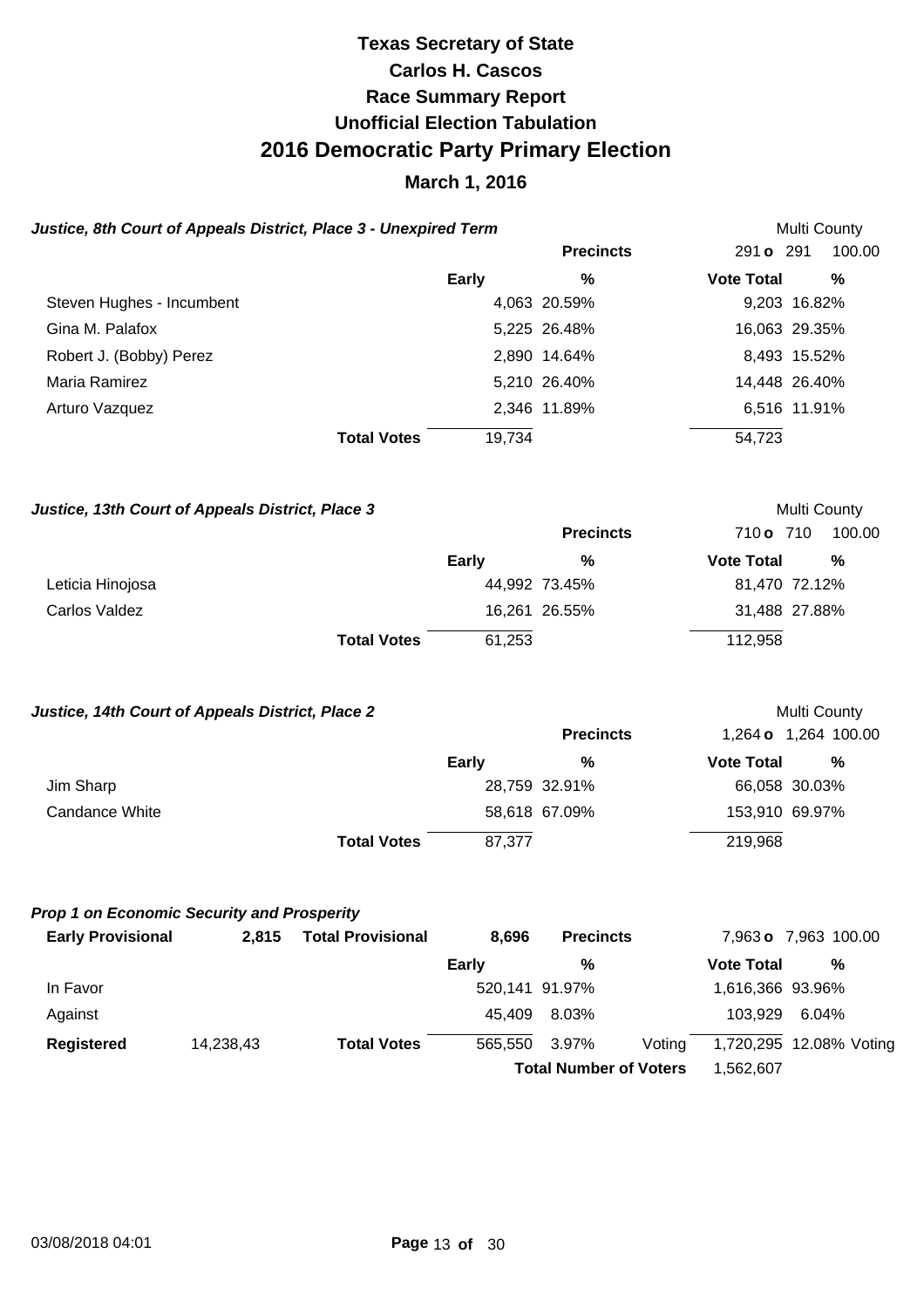| <b>Prop 2 on A Fair Criminal Justice System</b> |  |
|-------------------------------------------------|--|
|-------------------------------------------------|--|

| <b>Early Provisional</b>               | 2,815     | <b>Total Provisional</b> | 8,696        | <b>Precincts</b>              |        |                   | 7,963 o 7,963 100.00 |
|----------------------------------------|-----------|--------------------------|--------------|-------------------------------|--------|-------------------|----------------------|
|                                        |           |                          | <b>Early</b> | %                             |        | <b>Vote Total</b> | %                    |
| In Favor                               |           |                          |              | 525,168 94.00%                |        | 1,222,186 93.95%  |                      |
| Against                                |           |                          | 33,495       | 6.00%                         |        | 78,759            | 6.05%                |
| <b>Registered</b>                      | 14,238,43 | <b>Total Votes</b>       | 558,663      | 3.92%                         | Voting | 1,300,945         | 9.14% Voting         |
|                                        |           |                          |              | <b>Total Number of Voters</b> |        | 1,562,607         |                      |
| <b>Prop 3 on Climate</b>               |           |                          |              |                               |        |                   |                      |
| <b>Early Provisional</b>               | 2,815     | <b>Total Provisional</b> | 8,696        | <b>Precincts</b>              |        |                   | 7,963 o 7,963 100.00 |
|                                        |           |                          | <b>Early</b> | %                             |        | <b>Vote Total</b> | %                    |
| In Favor                               |           |                          |              | 513,469 91.67%                |        | 1,200,614 91.86%  |                      |
| Against                                |           |                          | 46,657       | 8.33%                         |        | 106,379           | 8.14%                |
| <b>Registered</b>                      | 14,238,43 | <b>Total Votes</b>       | 560,126      | 3.93%                         | Voting | 1,306,993         | 9.18% Voting         |
|                                        |           |                          |              | <b>Total Number of Voters</b> |        | 1,562,607         |                      |
| <b>Prop 4 on The Voting Rights Act</b> |           |                          |              |                               |        |                   |                      |
| <b>Early Provisional</b>               | 2,815     | <b>Total Provisional</b> | 8,696        | <b>Precincts</b>              |        |                   | 7,963 o 7,963 100.00 |
|                                        |           |                          | <b>Early</b> | %                             |        | <b>Vote Total</b> | $\%$                 |
| In Favor                               |           |                          |              | 504,623 92.18%                |        | 1,173,700 92.31%  |                      |
| Against                                |           |                          | 42,800       | 7.82%                         |        | 97,742            | 7.69%                |
| <b>Registered</b>                      | 14,238,43 | <b>Total Votes</b>       | 547,423      | 3.84%                         | Voting | 1,271,442         | 8.93% Voting         |
|                                        |           |                          |              | <b>Total Number of Voters</b> |        | 1,562,607         |                      |
| <b>Prop 5 on Campus Carry</b>          |           |                          |              |                               |        |                   |                      |
| <b>Early Provisional</b>               | 2,815     | <b>Total Provisional</b> | 8,696        | <b>Precincts</b>              |        |                   | 7,963 o 7,963 100.00 |
|                                        |           |                          | <b>Early</b> | %                             |        | <b>Vote Total</b> | %                    |
| In Favor                               |           |                          |              | 450,730 79.04%                |        | 1,030,803 77.57%  |                      |
| Against                                |           |                          |              | 119,503 20.96%                |        | 298,122 22.43%    |                      |
| <b>Registered</b>                      | 14,238,43 | <b>Total Votes</b>       | 570,233      | 4.00%                         | Voting | 1,328,925         | 9.33% Voting         |
|                                        |           |                          |              | <b>Total Number of Voters</b> |        | 1,562,607         |                      |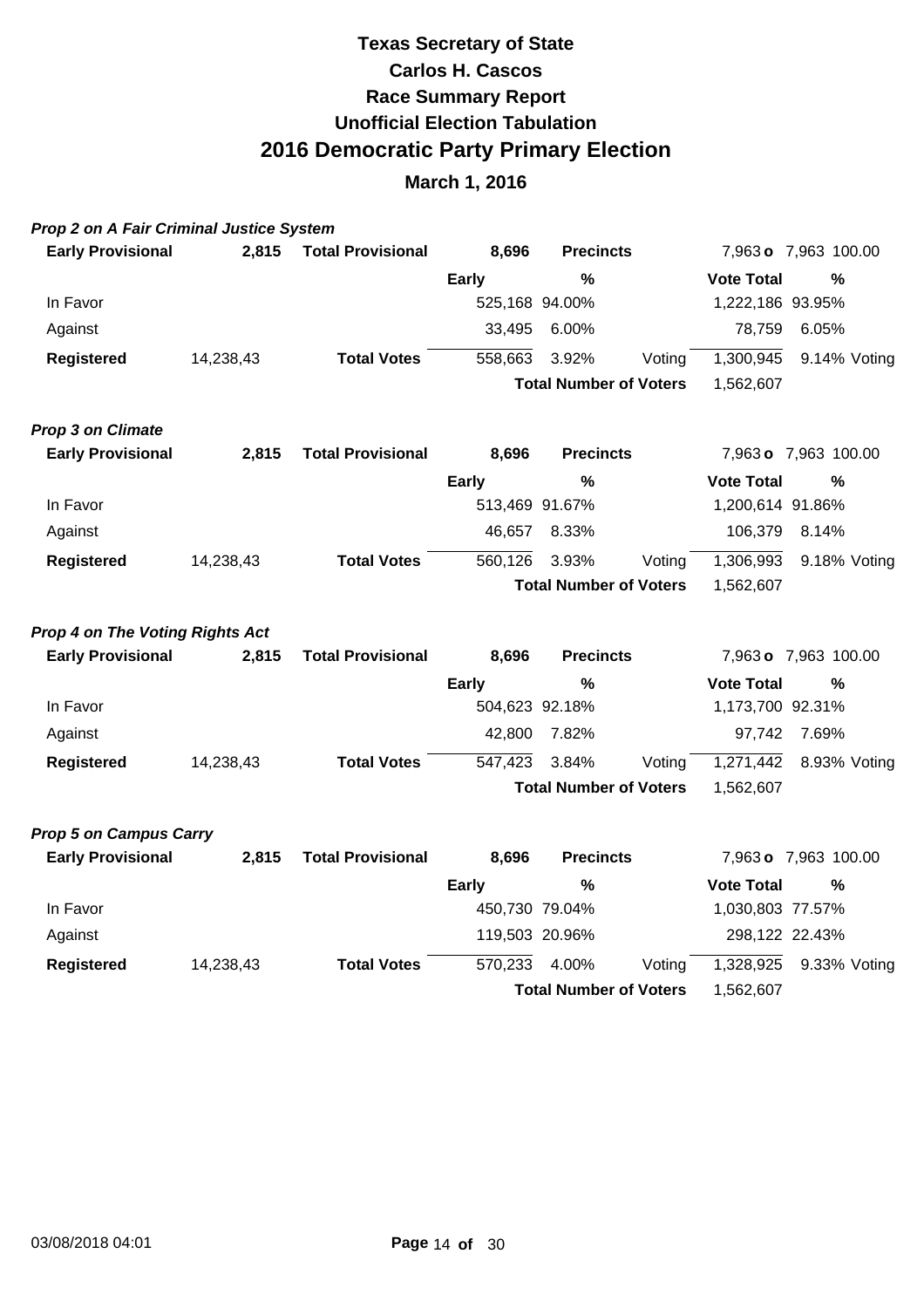### **March 1, 2016**

### **Prop 6 on Comprehensive Immigration Reform**

| <b>Early Provisional</b> | 2.815     | <b>Total Provisional</b> | 8.696                                       | <b>Precincts</b> |        |                   | 7,963 o 7,963 100.00 |
|--------------------------|-----------|--------------------------|---------------------------------------------|------------------|--------|-------------------|----------------------|
|                          |           |                          | Early                                       | %                |        | <b>Vote Total</b> | %                    |
| In Favor                 |           |                          | 503,093 88.72%                              |                  |        | 1,176,644 88.94%  |                      |
| Against                  |           |                          |                                             | 63,992 11.28%    |        |                   | 146,266 11.06%       |
| <b>Registered</b>        | 14,238,43 | <b>Total Votes</b>       | 567.085                                     | 3.98%            | Voting | 1,322,910         | 9.29% Voting         |
|                          |           |                          | <b>Total Number of Voters</b><br>562.607. ا |                  |        |                   |                      |

Multi County

Multi County

### **President, Senatorial District 1**

|                            |                       |        | <b>Precincts</b> | 289 o 289         | 100.00        |
|----------------------------|-----------------------|--------|------------------|-------------------|---------------|
|                            | <b>Delegate Early</b> |        | $\%$             | <b>Vote Total</b> | $\%$          |
| <b>Hillary Clinton</b>     | Delegates             |        | 8,085 76.82%     |                   | 20,781 75.08% |
| Roque "Rocky" De La Fuente |                       | 18     | 0.17%            | 61                | 0.22%         |
| Calvis L. Hawes            |                       |        | 15 0.14%         | 47                | 0.17%         |
| Keith Judd                 |                       |        | 34 0.32%         | 87                | 0.31%         |
| <b>Star Locke</b>          |                       | 11     | 0.10%            | 67                | 0.24%         |
| Martin J. O'Malley         |                       |        | 57 0.54%         | 103               | 0.37%         |
| <b>Bernie Sanders</b>      | Delegates             |        | 2,277 21.63%     |                   | 6,452 23.31%  |
| Willie L. Wilson           |                       | 28     | $0.27\%$         | 82                | 0.30%         |
|                            | <b>Total Votes</b>    | 10,525 |                  | 27,680            |               |

|                            |                       |        | <b>Precincts</b> | 279 o 279         | 100.00        |
|----------------------------|-----------------------|--------|------------------|-------------------|---------------|
|                            | <b>Delegate Early</b> |        | $\%$             | <b>Vote Total</b> | %             |
| <b>Hillary Clinton</b>     | Delegates             |        | 7,644 69.34%     |                   | 21,960 66.22% |
| Roque "Rocky" De La Fuente |                       | 28     | 0.25%            | 62                | 0.19%         |
| Calvis L. Hawes            |                       | 22     | 0.20%            | 34                | 0.10%         |
| Keith Judd                 |                       |        | 24 0.22%         | 52.               | 0.16%         |
| Star Locke                 |                       | 26     | 0.24%            | 47                | 0.14%         |
| Martin J. O'Malley         |                       |        | 54 0.49%         | 116               | 0.35%         |
| <b>Bernie Sanders</b>      | Delegates             |        | 3,194 28.97%     |                   | 10,821 32.63% |
| Willie L. Wilson           |                       | 32     | 0.29%            | 68                | 0.21%         |
|                            | <b>Total Votes</b>    | 11,024 |                  | 33,160            |               |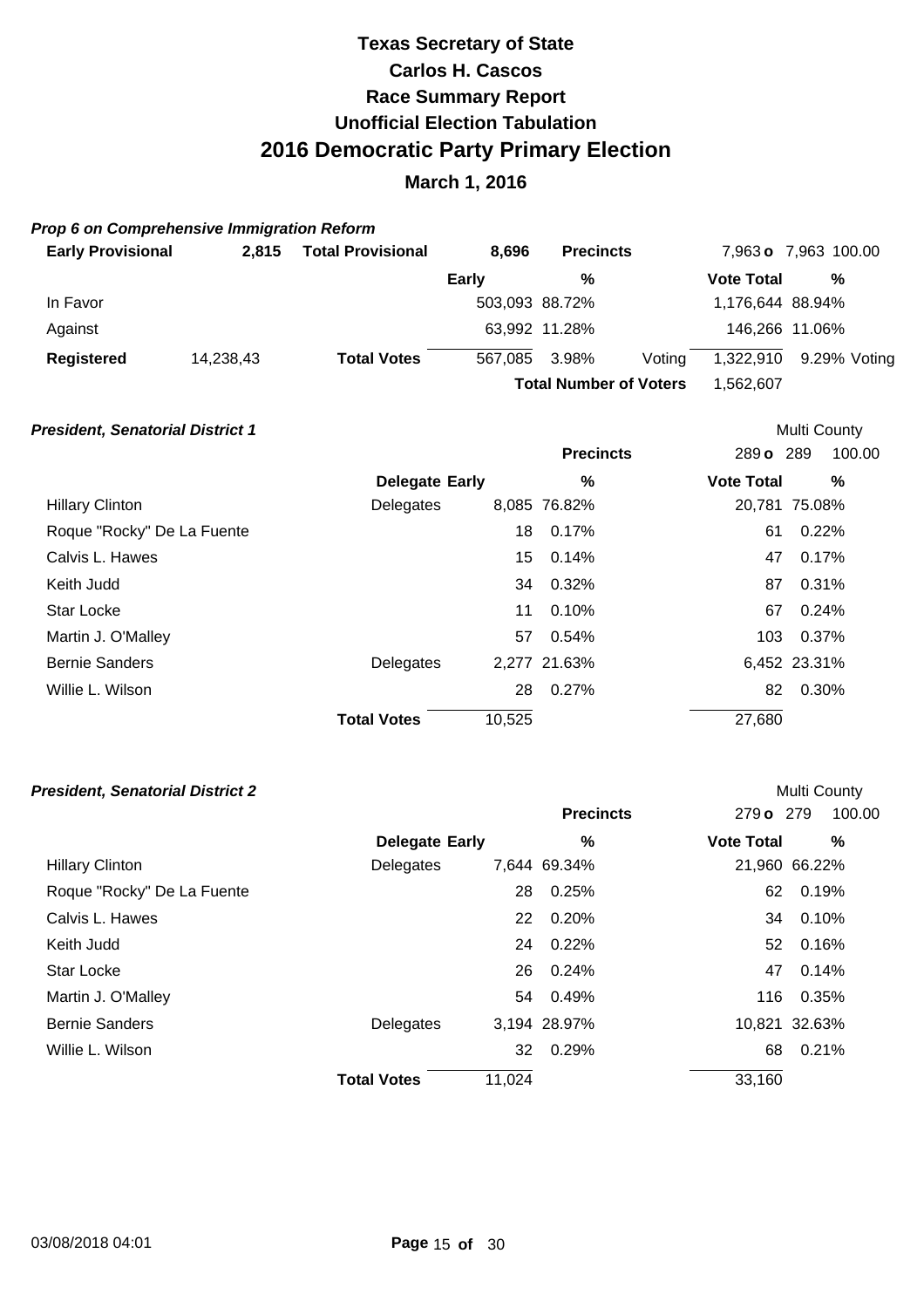## **March 1, 2016**

Multi County

Multi County

### **President, Senatorial District 3**

|                            |                       |       | <b>Precincts</b> | 405 <b>o</b> 405  | 100.00        |
|----------------------------|-----------------------|-------|------------------|-------------------|---------------|
|                            | <b>Delegate Early</b> |       | %                | <b>Vote Total</b> | %             |
| <b>Hillary Clinton</b>     | Delegates             |       | 6,488 70.38%     |                   | 16,656 69.34% |
| Roque "Rocky" De La Fuente |                       | 22    | 0.24%            | 57                | 0.24%         |
| Calvis L. Hawes            |                       | 32    | 0.35%            | 71                | 0.30%         |
| Keith Judd                 |                       | 53    | $0.57\%$         | 128               | 0.53%         |
| Star Locke                 |                       | 30    | 0.33%            | 85                | 0.35%         |
| Martin J. O'Malley         |                       | 77    | 0.84%            | 173               | 0.72%         |
| <b>Bernie Sanders</b>      | Delegates             |       | 2,480 26.90%     |                   | 6,718 27.97%  |
| Willie L. Wilson           |                       | 37    | 0.40%            | 133               | 0.55%         |
|                            | <b>Total Votes</b>    | 9,219 |                  | 24,021            |               |
|                            |                       |       |                  |                   |               |

|                            |                       |        | <b>Precincts</b> | 194 <b>o</b> 194  | 100.00        |
|----------------------------|-----------------------|--------|------------------|-------------------|---------------|
|                            | <b>Delegate Early</b> |        | %                | <b>Vote Total</b> | ℅             |
| <b>Hillary Clinton</b>     | Delegates             |        | 14,723 73.12%    |                   | 27,243 69.33% |
| Roque "Rocky" De La Fuente |                       | 76     | 0.38%            | 132               | 0.34%         |
| Calvis L. Hawes            |                       | 64     | 0.32%            | 113               | 0.29%         |
| Keith Judd                 |                       | 60     | 0.30%            | 92                | 0.23%         |
| <b>Star Locke</b>          |                       | 48     | 0.24%            | 75                | 0.19%         |
| Martin J. O'Malley         |                       | 157    | 0.78%            | 230               | 0.59%         |
| <b>Bernie Sanders</b>      | Delegates             |        | 4,950 24.58%     |                   | 11,308 28.78% |
| Willie L. Wilson           |                       | 57     | 0.28%            | 99                | 0.25%         |
|                            | <b>Total Votes</b>    | 20,135 |                  | 39,292            |               |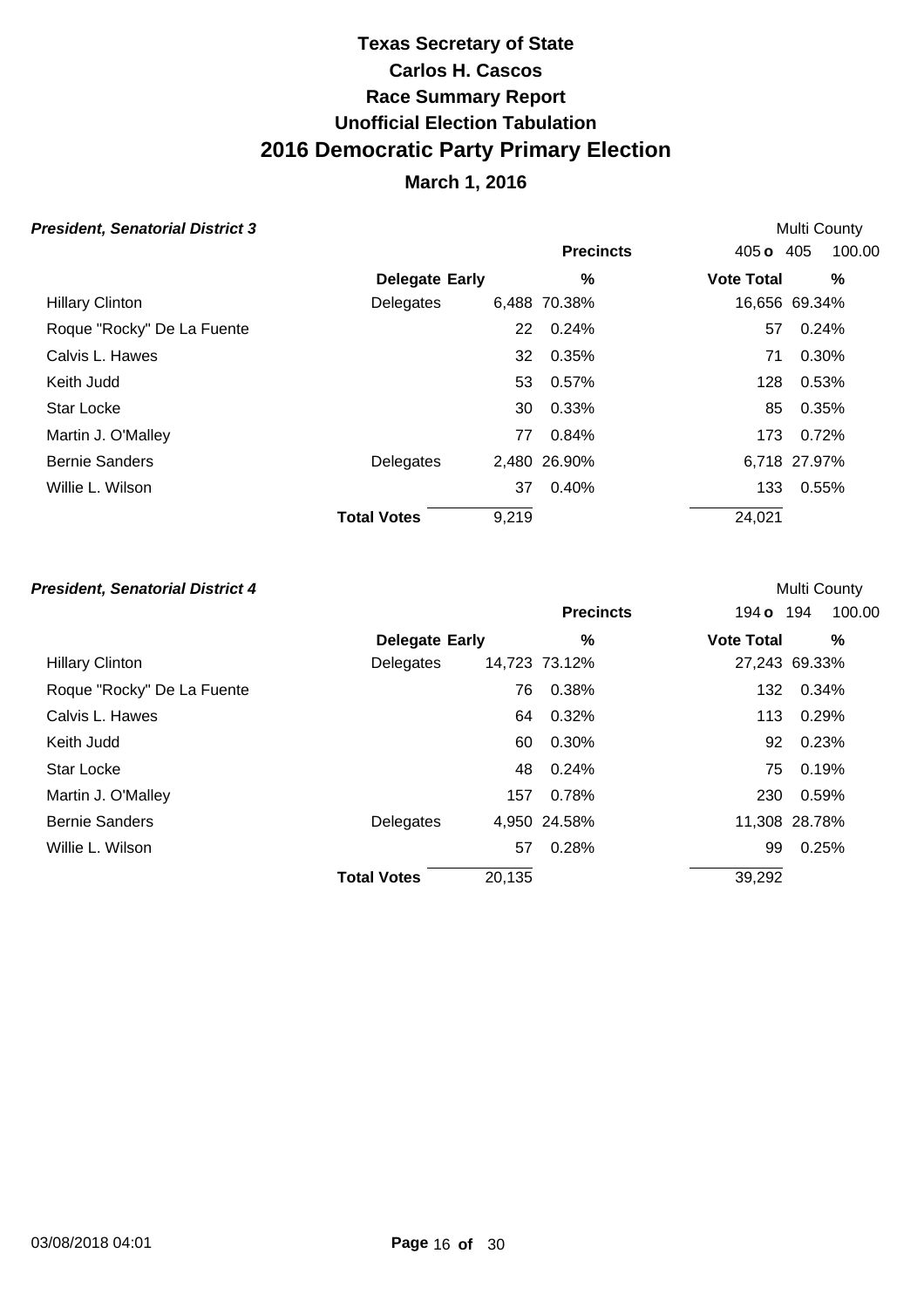## **March 1, 2016**

Multi County

Single County

#### **President, Senatorial District 5**

|                            |                       |        | <b>Precincts</b> | 210 o 210         | 100.00        |
|----------------------------|-----------------------|--------|------------------|-------------------|---------------|
|                            | <b>Delegate Early</b> |        | $\%$             | <b>Vote Total</b> | $\%$          |
| <b>Hillary Clinton</b>     | Delegates             |        | 10,085 57.17%    |                   | 24,764 54.72% |
| Roque "Rocky" De La Fuente |                       | 37     | 0.21%            | 85                | 0.19%         |
| Calvis L. Hawes            |                       | 8      | 0.05%            | 30                | 0.07%         |
| Keith Judd                 |                       | 21     | 0.12%            | 54                | 0.12%         |
| Star Locke                 |                       | 17     | 0.10%            | 48                | 0.11%         |
| Martin J. O'Malley         |                       | 67     | 0.38%            | 177               | 0.39%         |
| <b>Bernie Sanders</b>      | Delegates             |        | 7,372 41.79%     |                   | 20,015 44.23% |
| Willie L. Wilson           |                       | 32     | 0.18%            | 84                | 0.19%         |
|                            | <b>Total Votes</b>    | 17,639 |                  | 45,257            |               |

|                            |                       |        | <b>Precincts</b> | 221 o 221         | 100.00        |
|----------------------------|-----------------------|--------|------------------|-------------------|---------------|
|                            | <b>Delegate Early</b> |        | %                | <b>Vote Total</b> | %             |
| <b>Hillary Clinton</b>     | Delegates             |        | 9,286 73.91%     |                   | 25,116 71.48% |
| Roque "Rocky" De La Fuente |                       | 139    | 1.11%            | 294               | 0.84%         |
| Calvis L. Hawes            |                       |        | 46 0.37%         | 120               | 0.34%         |
| Keith Judd                 |                       | 18.    | 0.14%            | 46                | 0.13%         |
| <b>Star Locke</b>          |                       |        | 24 0.19%         | 56                | 0.16%         |
| Martin J. O'Malley         |                       | 60     | 0.48%            | 119               | 0.34%         |
| <b>Bernie Sanders</b>      | Delegates             |        | 2,952 23.50%     |                   | 9,312 26.50%  |
| Willie L. Wilson           |                       |        | 39 0.31%         | 76                | 0.22%         |
|                            | <b>Total Votes</b>    | 12,564 |                  | 35,139            |               |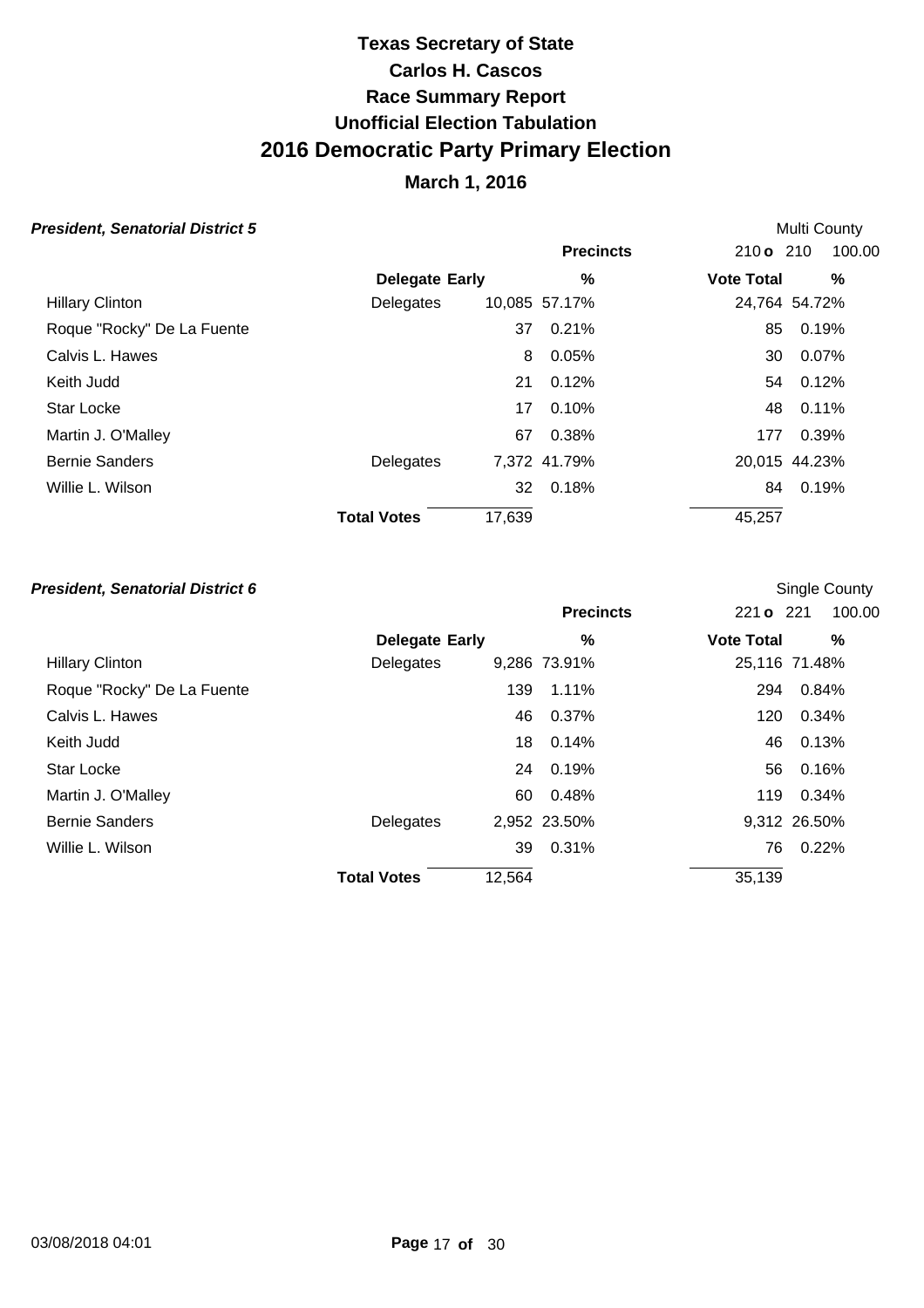## **March 1, 2016**

Single County

**Multi County** 

### **President, Senatorial District 7**

|                            |                       |        | <b>Precincts</b> | 166 <b>o</b> 166  | 100.00        |
|----------------------------|-----------------------|--------|------------------|-------------------|---------------|
|                            | <b>Delegate Early</b> |        | %                | <b>Vote Total</b> | ℅             |
| <b>Hillary Clinton</b>     | Delegates             |        | 7,864 66.49%     |                   | 21,566 63.89% |
| Roque "Rocky" De La Fuente |                       | 14     | 0.12%            | 47                | 0.14%         |
| Calvis L. Hawes            |                       | 17     | 0.14%            | 46                | 0.14%         |
| Keith Judd                 |                       | 10     | 0.08%            | 21                | 0.06%         |
| Star Locke                 |                       | 3      | 0.03%            | 21                | 0.06%         |
| Martin J. O'Malley         |                       | 26     | 0.22%            | 54                | 0.16%         |
| <b>Bernie Sanders</b>      | Delegates             |        | 3,881 32.81%     |                   | 11,975 35.48% |
| Willie L. Wilson           |                       | 12     | 0.10%            | 25                | 0.07%         |
|                            | <b>Total Votes</b>    | 11,827 |                  | 33,755            |               |
|                            |                       |        |                  |                   |               |

|                            |                       |                      | <b>Precincts</b> | $95o$ $95$        | 100.00        |
|----------------------------|-----------------------|----------------------|------------------|-------------------|---------------|
|                            | <b>Delegate Early</b> |                      | %                | <b>Vote Total</b> | %             |
| <b>Hillary Clinton</b>     | Delegates             |                      | 11,716 63.21%    |                   | 25,839 59.22% |
| Roque "Rocky" De La Fuente |                       | 11                   | 0.06%            | 28                | 0.06%         |
| Calvis L. Hawes            |                       | $\mathbf{2}^{\circ}$ | 0.01%            | 9                 | 0.02%         |
| Keith Judd                 |                       |                      | 23 0.12%         | 45                | 0.10%         |
| Star Locke                 |                       | 8                    | 0.04%            | 22                | 0.05%         |
| Martin J. O'Malley         |                       |                      | 36 0.19%         | 79                | 0.18%         |
| <b>Bernie Sanders</b>      | Delegates             |                      | 6,726 36.29%     |                   | 17,577 40.29% |
| Willie L. Wilson           |                       | 12                   | 0.06%            | 30                | 0.07%         |
|                            | <b>Total Votes</b>    | 18,534               |                  | 43,629            |               |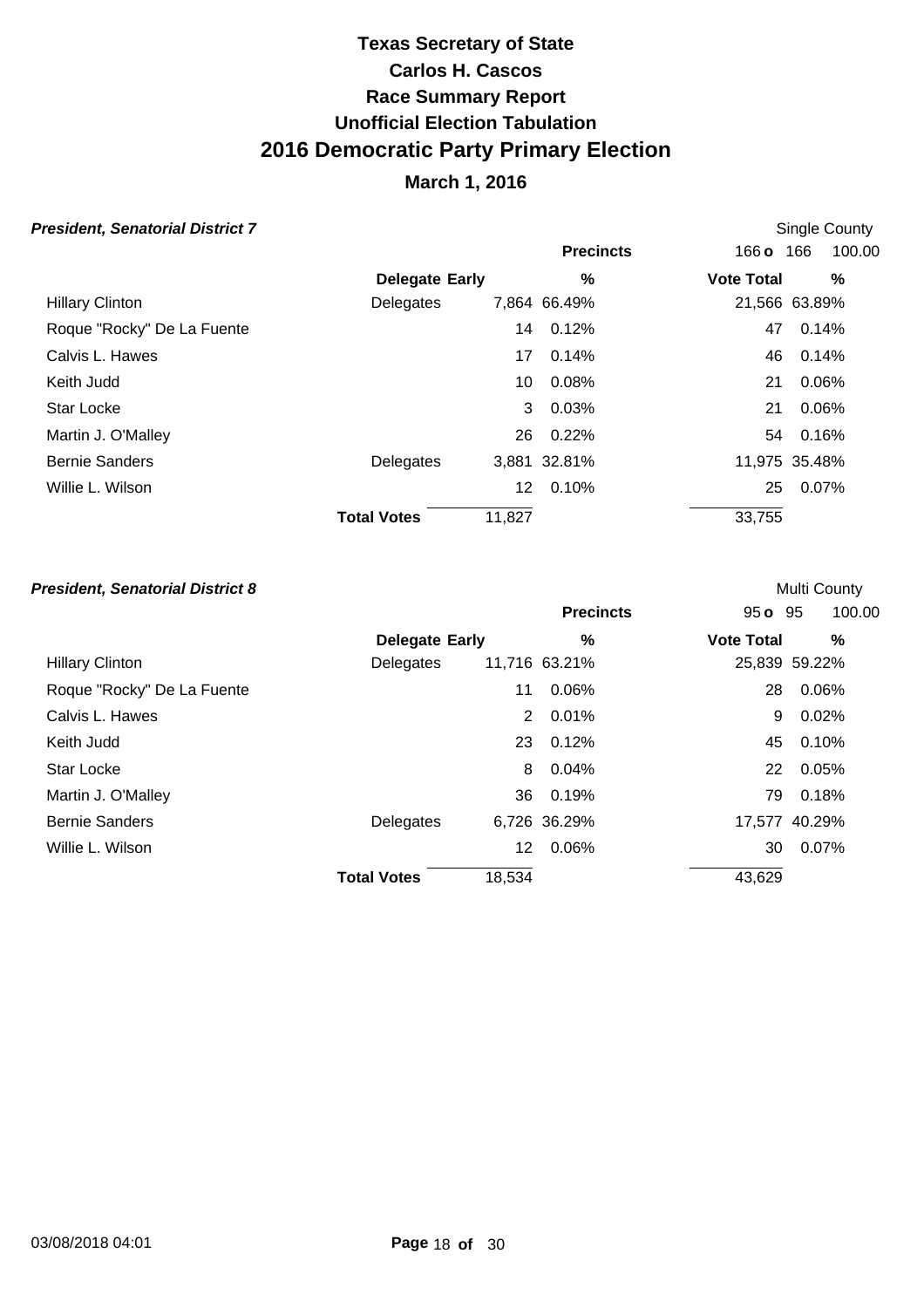## **March 1, 2016**

**Multi County** 

Single County

#### **President, Senatorial District 9**

|                            |                       | <b>Precincts</b> |              | 281 o 281         | 100.00        |
|----------------------------|-----------------------|------------------|--------------|-------------------|---------------|
|                            | <b>Delegate Early</b> |                  | %            | <b>Vote Total</b> | %             |
| <b>Hillary Clinton</b>     | Delegates             |                  | 8,959 64.26% |                   | 21,787 60.94% |
| Roque "Rocky" De La Fuente |                       | 37               | $0.27\%$     | 77                | 0.22%         |
| Calvis L. Hawes            |                       | 5.               | 0.04%        | 9                 | 0.03%         |
| Keith Judd                 |                       | 11               | $0.08\%$     | 24                | 0.07%         |
| <b>Star Locke</b>          |                       | 8                | 0.06%        | 22                | 0.06%         |
| Martin J. O'Malley         |                       | 40               | 0.29%        | 75                | 0.21%         |
| <b>Bernie Sanders</b>      | Delegates             |                  | 4,869 34.92% |                   | 13,735 38.42% |
| Willie L. Wilson           |                       | 13               | 0.09%        | 21                | 0.06%         |
|                            | <b>Total Votes</b>    | 13,942           |              | 35,750            |               |

|                            |                       |        | <b>Precincts</b> | 357 o 357         | 100.00        |
|----------------------------|-----------------------|--------|------------------|-------------------|---------------|
|                            | <b>Delegate Early</b> |        | %                | <b>Vote Total</b> | %             |
| <b>Hillary Clinton</b>     | Delegates             |        | 18,670 72.74%    |                   | 39,135 68.77% |
| Roque "Rocky" De La Fuente |                       | 49     | 0.19%            | 104               | 0.18%         |
| Calvis L. Hawes            |                       | 9      | 0.04%            | 14                | 0.02%         |
| Keith Judd                 |                       | 19     | 0.07%            | 58                | 0.10%         |
| <b>Star Locke</b>          |                       | 14     | 0.05%            | 37                | 0.07%         |
| Martin J. O'Malley         |                       | 66     | 0.26%            | 122               | 0.21%         |
| <b>Bernie Sanders</b>      | Delegates             |        | 6,809 26.53%     |                   | 17,382 30.54% |
| Willie L. Wilson           |                       | 31     | 0.12%            | 58                | 0.10%         |
|                            | <b>Total Votes</b>    | 25,667 |                  | 56,910            |               |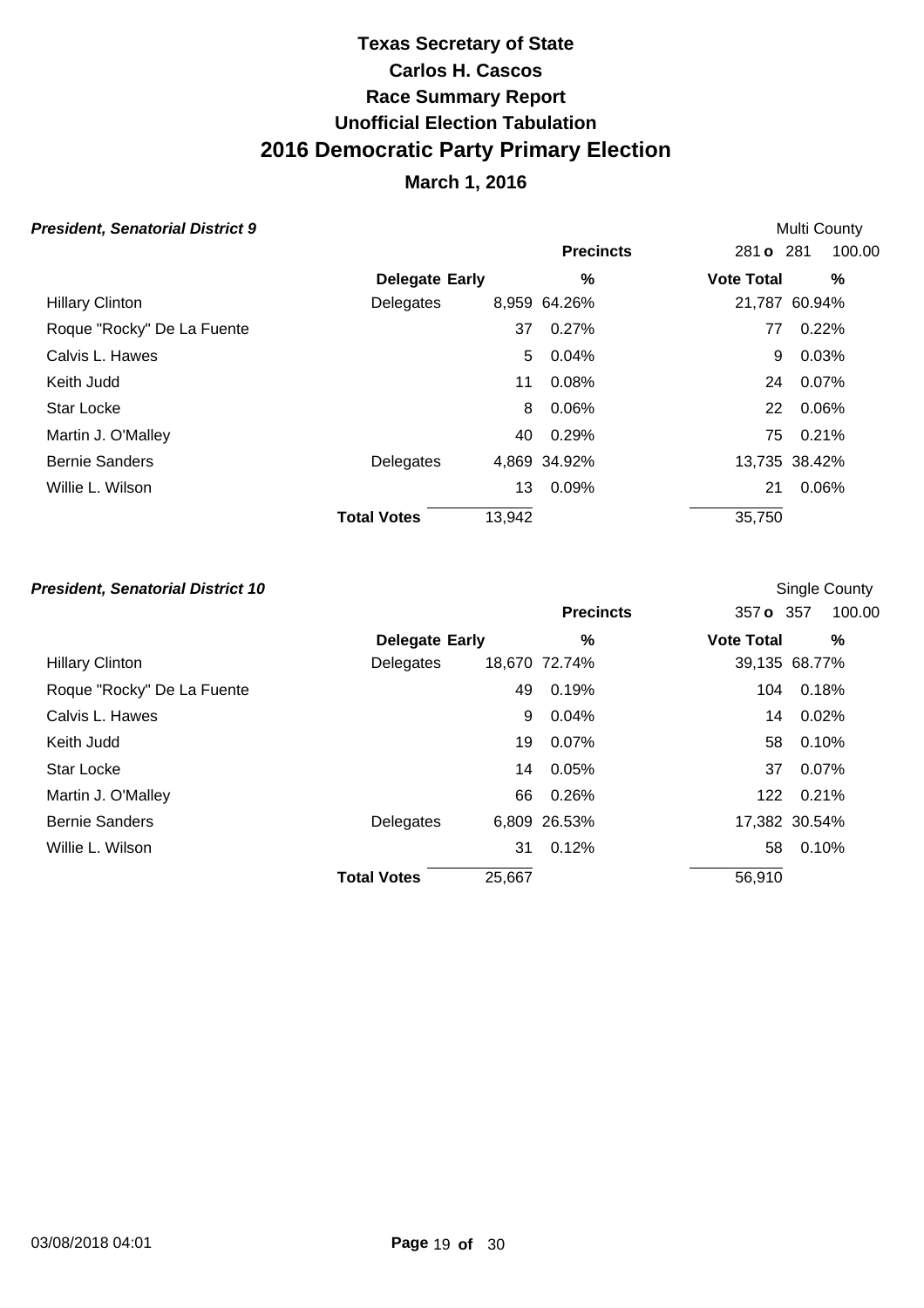## **March 1, 2016**

Multi County

Multi County

#### **President, Senatorial District 11**

|                            |                       |        | <b>Precincts</b> | 136 o 136         | 100.00        |
|----------------------------|-----------------------|--------|------------------|-------------------|---------------|
|                            | <b>Delegate Early</b> |        | %                | <b>Vote Total</b> | $\%$          |
| <b>Hillary Clinton</b>     | Delegates             |        | 8,966 68.70%     |                   | 23,352 65.97% |
| Roque "Rocky" De La Fuente |                       | 43     | 0.33%            | 103               | 0.29%         |
| Calvis L. Hawes            |                       | 17     | 0.13%            | 39                | 0.11%         |
| Keith Judd                 |                       | 13     | 0.10%            | 36                | 0.10%         |
| Star Locke                 |                       | 8      | 0.06%            | 20                | 0.06%         |
| Martin J. O'Malley         |                       | 65     | 0.50%            | 118               | 0.33%         |
| <b>Bernie Sanders</b>      | Delegates             |        | 3,897 29.86%     |                   | 11,632 32.86% |
| Willie L. Wilson           |                       | 41     | 0.31%            | 98                | 0.28%         |
|                            | <b>Total Votes</b>    | 13,050 |                  | 35,398            |               |

|                            |                       |        | <b>Precincts</b> | 225 o 225         | 100.00        |
|----------------------------|-----------------------|--------|------------------|-------------------|---------------|
|                            | <b>Delegate Early</b> |        | %                | <b>Vote Total</b> | %             |
| <b>Hillary Clinton</b>     | Delegates             |        | 9,357 60.78%     |                   | 21,258 56.79% |
| Roque "Rocky" De La Fuente |                       | 21     | 0.14%            | 39                | 0.10%         |
| Calvis L. Hawes            |                       | 10     | 0.06%            | 16                | 0.04%         |
| Keith Judd                 |                       | 10     | 0.06%            | 28                | 0.07%         |
| <b>Star Locke</b>          |                       | 6      | 0.04%            | 21                | 0.06%         |
| Martin J. O'Malley         |                       | 70     | 0.45%            | 145               | 0.39%         |
| <b>Bernie Sanders</b>      | Delegates             |        | 5,905 38.36%     |                   | 15,900 42.48% |
| Willie L. Wilson           |                       | 15     | 0.10%            | 26                | 0.07%         |
|                            | <b>Total Votes</b>    | 15,394 |                  | 37,433            |               |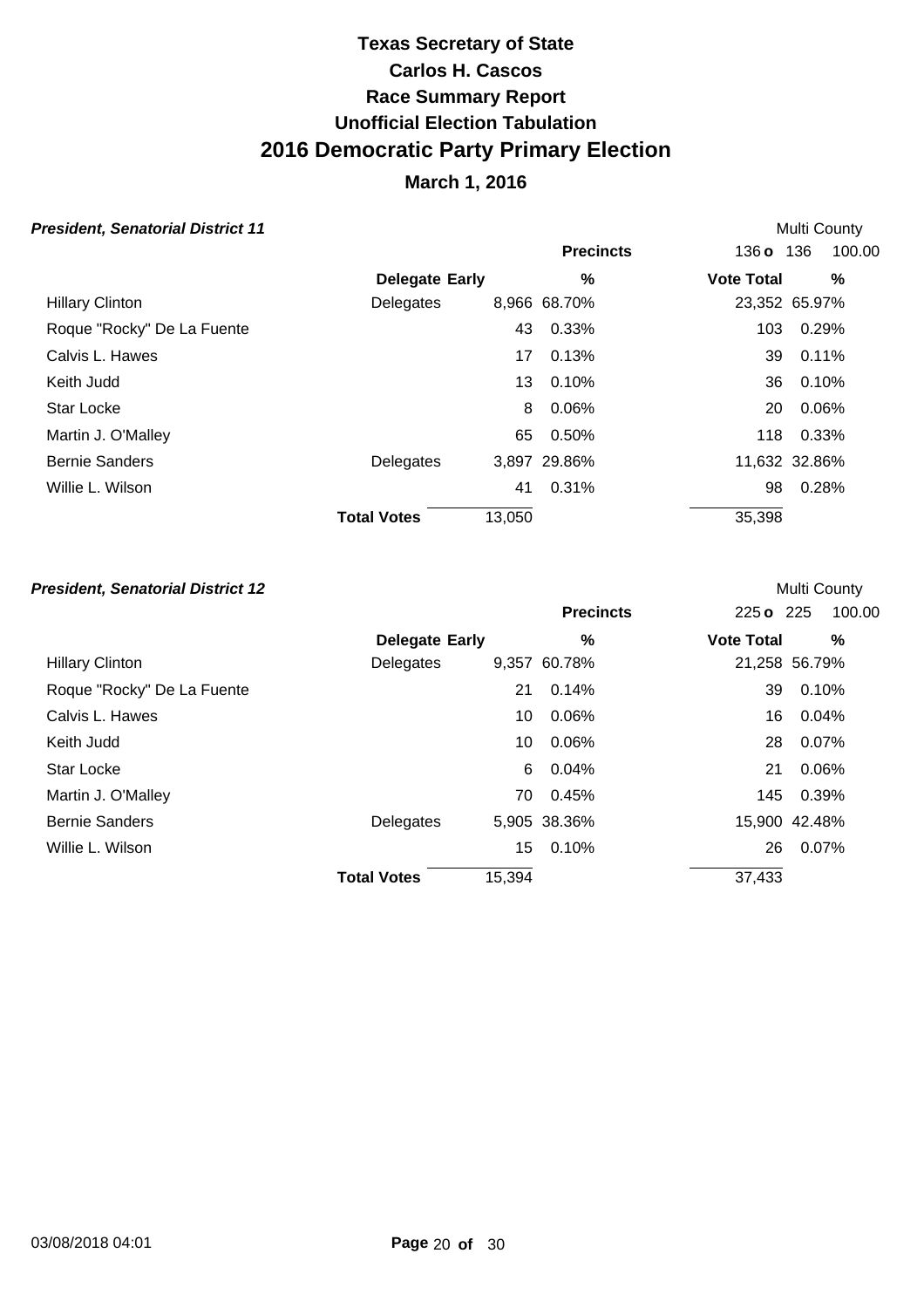## **March 1, 2016**

Multi County

Single County

### **President, Senatorial District 13**

|                            |                       |        | <b>Precincts</b> | $265 \text{ o}$ 265 | 100.00        |
|----------------------------|-----------------------|--------|------------------|---------------------|---------------|
|                            | <b>Delegate Early</b> |        | $\%$             | <b>Vote Total</b>   | $\%$          |
| <b>Hillary Clinton</b>     | Delegates             |        | 22,334 84.06%    |                     | 51,519 80.25% |
| Roque "Rocky" De La Fuente |                       | 24     | 0.09%            | 78                  | 0.12%         |
| Calvis L. Hawes            |                       | 65     | $0.24\%$         |                     | 134 0.21%     |
| Keith Judd                 |                       | 20     | 0.08%            | 47                  | 0.07%         |
| Star Locke                 |                       | 30     | 0.11%            | 56                  | 0.09%         |
| Martin J. O'Malley         |                       |        | 54 0.20%         |                     | 114 0.18%     |
| <b>Bernie Sanders</b>      | Delegates             |        | 3,972 14.95%     |                     | 12,117 18.87% |
| Willie L. Wilson           |                       | 69     | 0.26%            | 135                 | 0.21%         |
|                            | <b>Total Votes</b>    | 26,568 |                  | 64,200              |               |

|                            |                       |       | <b>Precincts</b> | 268 o 268         | 100.00        |
|----------------------------|-----------------------|-------|------------------|-------------------|---------------|
|                            | <b>Delegate Early</b> |       | %                | <b>Vote Total</b> | %             |
| <b>Hillary Clinton</b>     | Delegates             |       | 1,346 61.43%     |                   | 57,473 48.61% |
| Roque "Rocky" De La Fuente |                       | 3     | 0.14%            | 102               | 0.09%         |
| Calvis L. Hawes            |                       | 1     | 0.05%            | 36                | 0.03%         |
| Keith Judd                 |                       |       | 6 0.27%          | 43                | 0.04%         |
| <b>Star Locke</b>          |                       |       | $30.14\%$        | 44                | 0.04%         |
| Martin J. O'Malley         |                       |       | 5 0.23%          | 209               | 0.18%         |
| <b>Bernie Sanders</b>      | Delegates             |       | 819 37.38%       |                   | 60,240 50.95% |
| Willie L. Wilson           |                       | 8     | 0.37%            | 92                | 0.08%         |
|                            | <b>Total Votes</b>    | 2,191 |                  | 118,239           |               |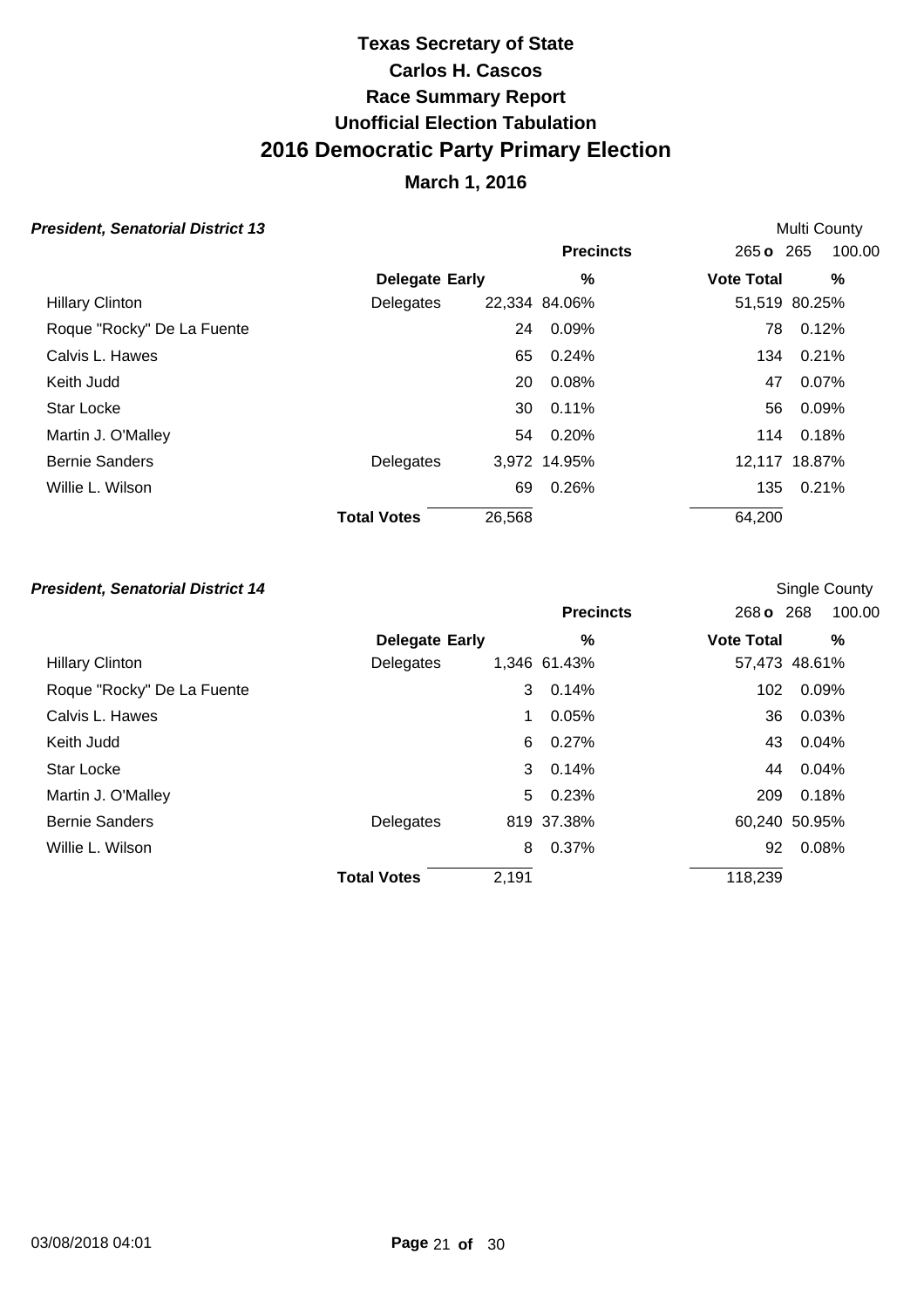### **March 1, 2016**

Single County

Single County

#### **President, Senatorial District 15**

|                            |                       |        | <b>Precincts</b> | 209 o 209         | 100.00        |
|----------------------------|-----------------------|--------|------------------|-------------------|---------------|
|                            | <b>Delegate Early</b> |        | $\%$             | <b>Vote Total</b> | %             |
| <b>Hillary Clinton</b>     | Delegates             |        | 15,024 74.62%    |                   | 37,240 71.09% |
| Roque "Rocky" De La Fuente |                       | 42     | 0.21%            | 114               | 0.22%         |
| Calvis L. Hawes            |                       | 37     | 0.18%            | 91                | 0.17%         |
| Keith Judd                 |                       | 31     | 0.15%            | 49                | 0.09%         |
| <b>Star Locke</b>          |                       | 24     | 0.12%            | 42                | 0.08%         |
| Martin J. O'Malley         |                       | 37     | 0.18%            | 90.               | $0.17\%$      |
| <b>Bernie Sanders</b>      | Delegates             |        | 4,878 24.23%     |                   | 14,654 27.97% |
| Willie L. Wilson           |                       | 60     | 0.30%            | 105               | 0.20%         |
|                            | <b>Total Votes</b>    | 20,133 |                  | 52,385            |               |

### **President, Senatorial District 16**

### **Precincts** 270 **o** 270 100.00 **Early Vote Total % % Delegate** Hillary Clinton **Delegates** 11,389 68.97% 30,114 64.57% Roque "Rocky" De La Fuente 17 0.10% 17 0.10% 44 0.09% Calvis L. Hawes 5 0.03% 13 0.03% Keith Judd 9 0.05% 19 0.04% Star Locke 6 0.04% 21 0.05% Martin J. O'Malley **62 0.31% 12.11% 12.12% 12.12% 12.12% 12.12%** 13.12% 13.12% 13.12% 13.12% 13.12% 13.12% 13.12% Bernie Sanders **16,303** 34.96% Willie L. Wilson 28 0.06% 28 0.06% **Total Votes** 16.513 46.639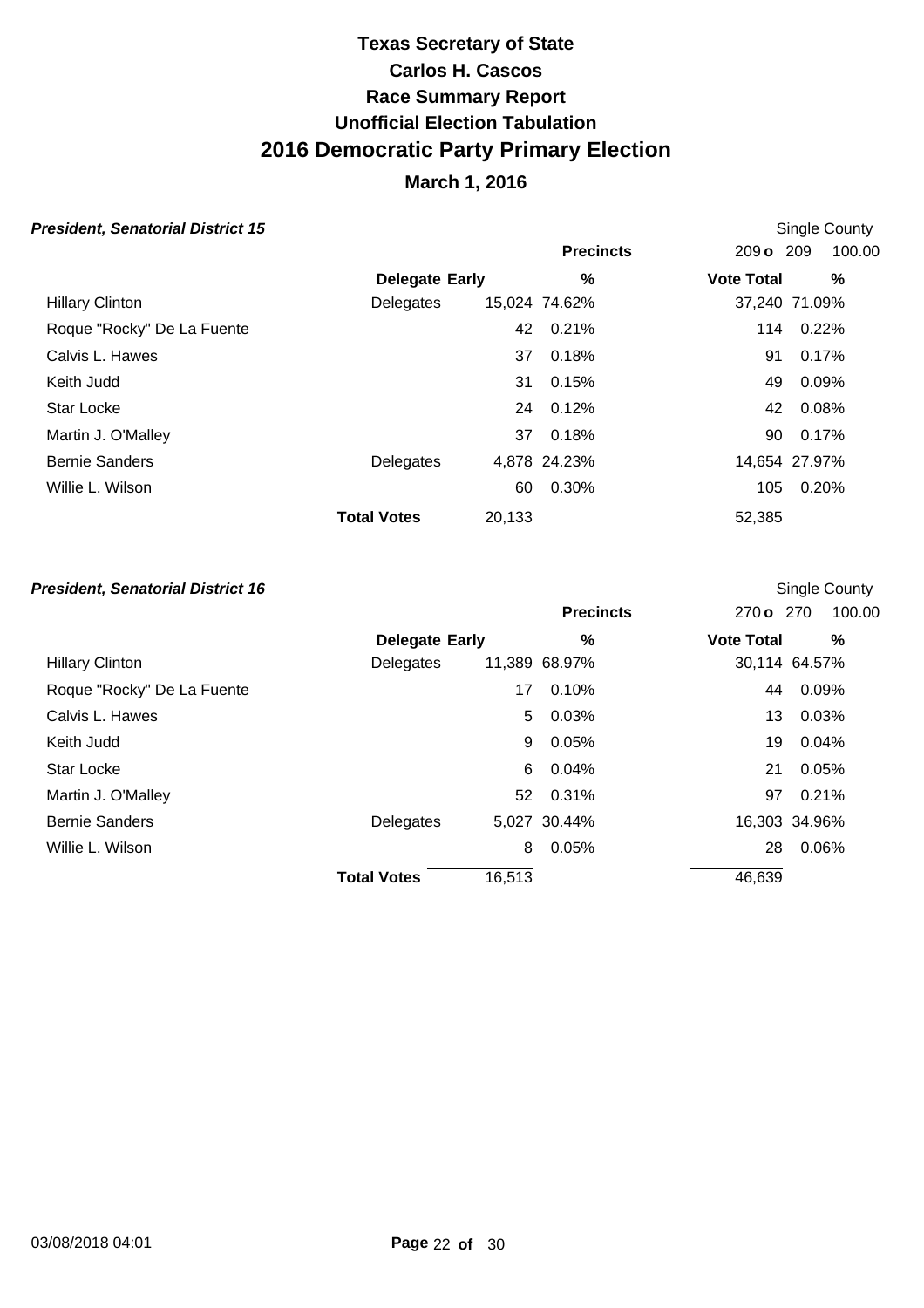## **March 1, 2016**

### **President, Senatorial District 17**

|                    |    |                                 |                                           | Multi County                      |
|--------------------|----|---------------------------------|-------------------------------------------|-----------------------------------|
|                    |    | <b>Precincts</b>                |                                           | 100.00                            |
|                    |    | $\%$                            | <b>Vote Total</b>                         | %                                 |
| Delegates          |    |                                 |                                           | 31,442 68.21%                     |
|                    | 15 | 0.09%                           |                                           | 0.11%                             |
|                    | 17 | 0.10%                           |                                           | 0.12%                             |
|                    | 9  | 0.05%                           |                                           | 0.04%                             |
|                    | 11 | 0.07%                           | 21                                        | 0.05%                             |
|                    |    |                                 |                                           | 0.15%                             |
| Delegates          |    |                                 |                                           | 14,390 31.22%                     |
|                    | 25 | 0.15%                           | 41                                        | 0.09%                             |
| <b>Total Votes</b> |    |                                 | 46,093                                    |                                   |
|                    |    | <b>Delegate Early</b><br>16,834 | 12,072 71.71%<br>32 0.19%<br>4,653 27.64% | 231 o 231<br>53<br>56<br>19<br>71 |

### **President, Senatorial District 18**

|                            |                       |        | <b>Precincts</b> | 377 o 377         | 100.00        |
|----------------------------|-----------------------|--------|------------------|-------------------|---------------|
|                            | <b>Delegate Early</b> |        | $\%$             | <b>Vote Total</b> | %             |
| <b>Hillary Clinton</b>     | Delegates             |        | 8,554 69.62%     |                   | 23,325 68.81% |
| Roque "Rocky" De La Fuente |                       | 62     | 0.50%            | 186               | 0.55%         |
| Calvis L. Hawes            |                       | 24     | 0.20%            | 56                | 0.17%         |
| Keith Judd                 |                       | 22     | 0.18%            | 67                | 0.20%         |
| <b>Star Locke</b>          |                       | 19     | 0.15%            | 45                | 0.13%         |
| Martin J. O'Malley         |                       | 66     | 0.54%            | 137               | 0.40%         |
| <b>Bernie Sanders</b>      | Delegates             |        | 3,495 28.44%     |                   | 9,975 29.43%  |
| Willie L. Wilson           |                       | 45     | 0.37%            | 106               | 0.31%         |
|                            | <b>Total Votes</b>    | 12,287 |                  | 33,897            |               |

**Multi County**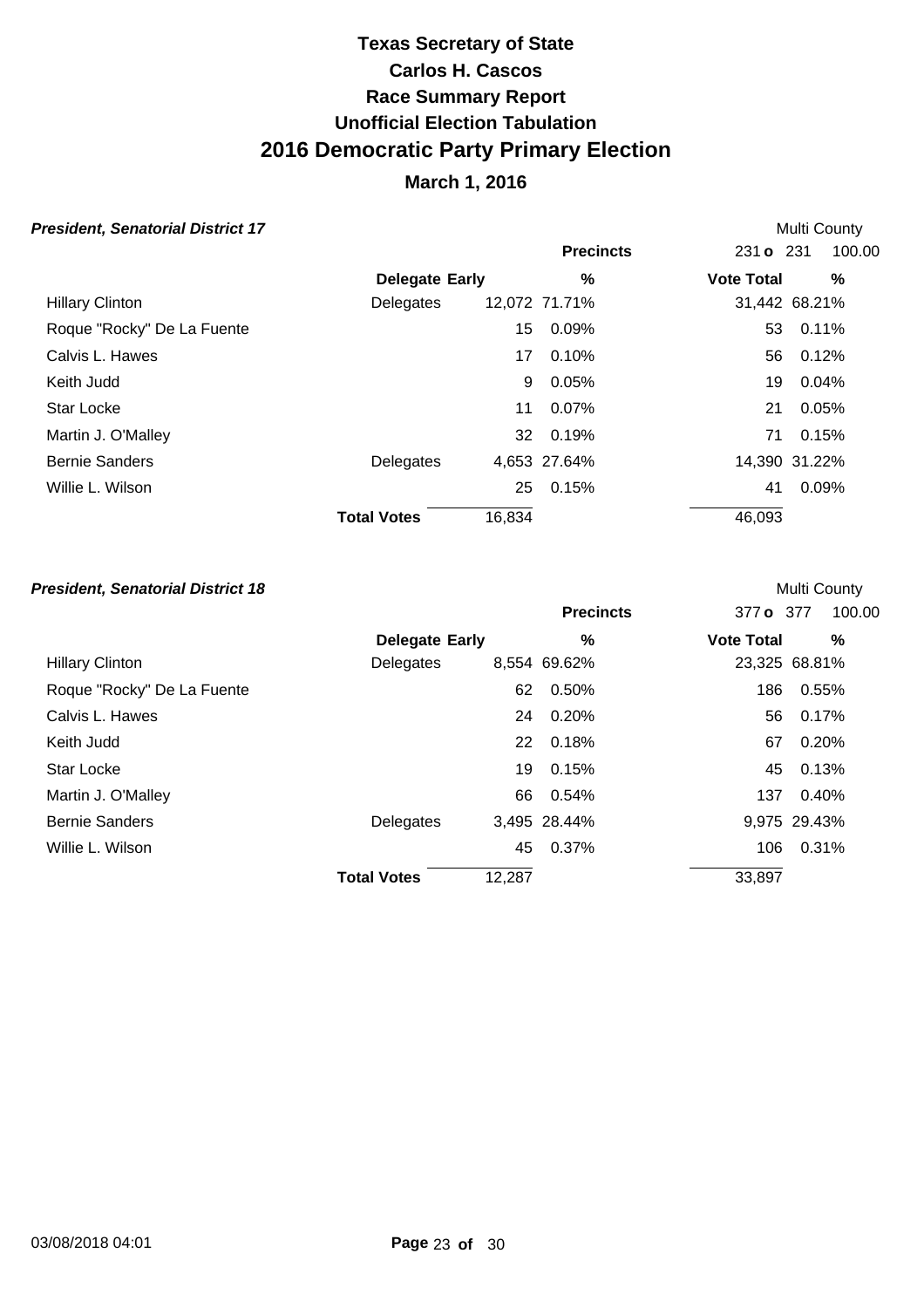## **March 1, 2016**

Multi County

Multi County

#### **President, Senatorial District 19**

|                            |                       |        | <b>Precincts</b> | 370 o 370         | 100.00        |
|----------------------------|-----------------------|--------|------------------|-------------------|---------------|
|                            | <b>Delegate Early</b> |        | $\%$             | <b>Vote Total</b> | $\%$          |
| <b>Hillary Clinton</b>     | Delegates             |        | 18,948 68.38%    |                   | 39,339 67.65% |
| Roque "Rocky" De La Fuente |                       | 687    | 2.48%            | 1,225             | 2.11%         |
| Calvis L. Hawes            |                       | 86     | 0.31%            | 164               | 0.28%         |
| Keith Judd                 |                       | 156    | 0.56%            | 291               | 0.50%         |
| Star Locke                 |                       | 117    | 0.42%            | 202               | 0.35%         |
| Martin J. O'Malley         |                       | 270    | 0.97%            | 461               | 0.79%         |
| <b>Bernie Sanders</b>      | Delegates             |        | 7,241 26.13%     |                   | 16,113 27.71% |
| Willie L. Wilson           |                       | 203    | 0.73%            | 357               | 0.61%         |
|                            | <b>Total Votes</b>    | 27,708 |                  | 58,152            |               |

|                            |                       |        | <b>Precincts</b> | 299 o 299         | 100.00        |
|----------------------------|-----------------------|--------|------------------|-------------------|---------------|
|                            | <b>Delegate Early</b> |        | %                | <b>Vote Total</b> | %             |
| <b>Hillary Clinton</b>     | Delegates             |        | 21,799 69.07%    |                   | 42,547 69.39% |
| Roque "Rocky" De La Fuente |                       | 600    | 1.90%            | 1.067             | 1.74%         |
| Calvis L. Hawes            |                       | 105    | 0.33%            | 172               | 0.28%         |
| Keith Judd                 |                       | 78     | 0.25%            | 143               | 0.23%         |
| <b>Star Locke</b>          |                       | 73     | 0.23%            | 130               | 0.21%         |
| Martin J. O'Malley         |                       | 222    | 0.70%            | 351               | 0.57%         |
| <b>Bernie Sanders</b>      | Delegates             |        | 8,565 27.14%     |                   | 16,704 27.24% |
| Willie L. Wilson           |                       | 119    | 0.38%            | 198               | 0.32%         |
|                            | <b>Total Votes</b>    | 31,561 |                  | 61,312            |               |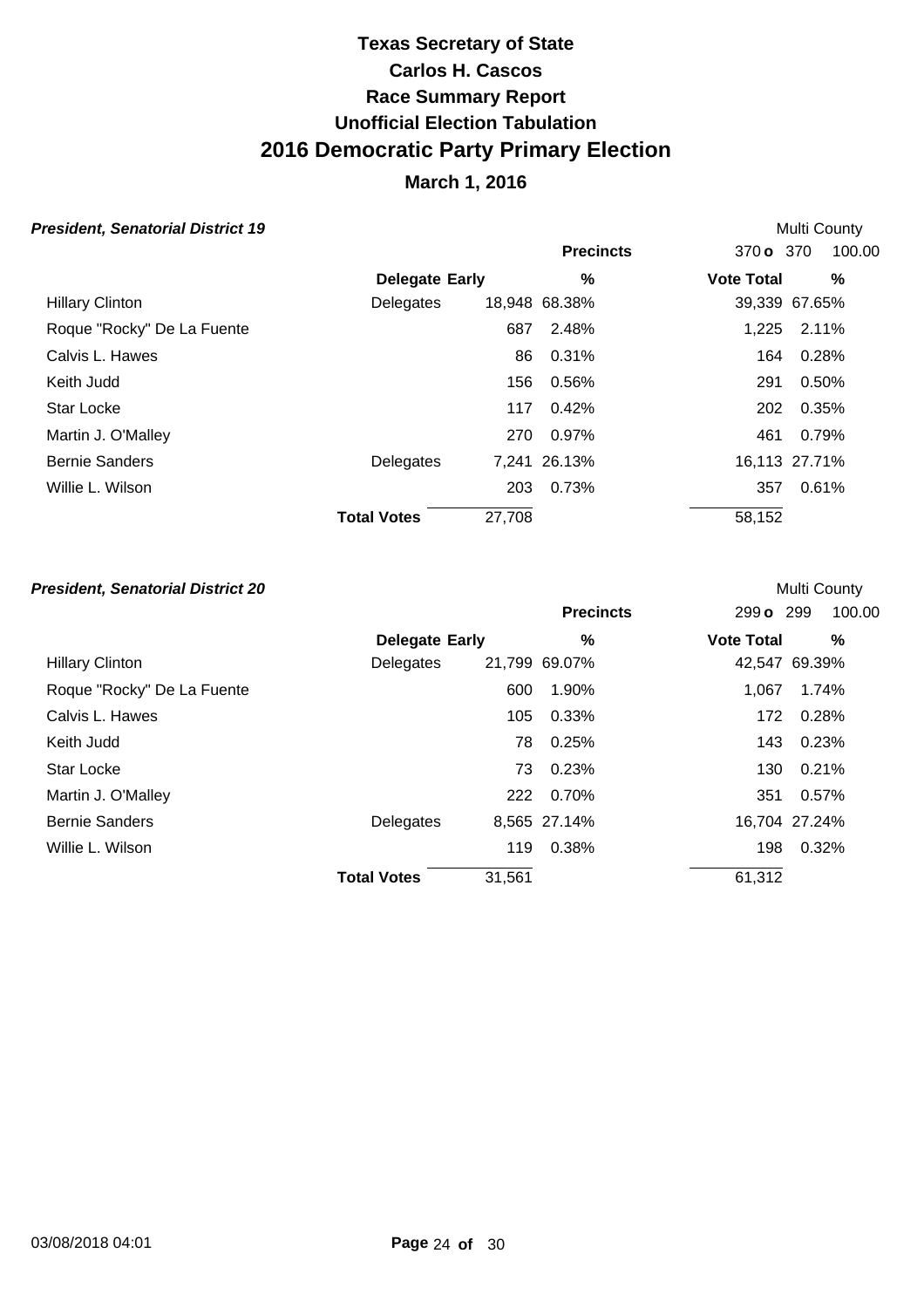## **March 1, 2016**

Multi County

Multi County

#### **President, Senatorial District 21**

|                            |                       |        | <b>Precincts</b> | 536 o 536         | 100.00        |
|----------------------------|-----------------------|--------|------------------|-------------------|---------------|
|                            | <b>Delegate Early</b> |        | %                | <b>Vote Total</b> | %             |
| <b>Hillary Clinton</b>     | Delegates             |        | 27,496 67.66%    |                   | 48,630 64.94% |
| Roque "Rocky" De La Fuente |                       | 960    | 2.36%            | 1.410             | 1.88%         |
| Calvis L. Hawes            |                       | 107    | 0.26%            | 155               | 0.21%         |
| Keith Judd                 |                       | 143    | 0.35%            | 209               | 0.28%         |
| Star Locke                 |                       | 88     | 0.22%            | 134               | 0.18%         |
| Martin J. O'Malley         |                       | 279    | 0.69%            | 425               | 0.57%         |
| <b>Bernie Sanders</b>      | Delegates             |        | 11,305 27.82%    |                   | 23,524 31.41% |
| Willie L. Wilson           |                       | 259    | $0.64\%$         | 403               | 0.54%         |
|                            | <b>Total Votes</b>    | 40,637 |                  | 74,890            |               |

|                            |                       |        | <b>Precincts</b> | 233 o 233         | 100.00        |
|----------------------------|-----------------------|--------|------------------|-------------------|---------------|
|                            | <b>Delegate Early</b> |        | %                | <b>Vote Total</b> | %             |
| <b>Hillary Clinton</b>     | Delegates             |        | 7,278 69.84%     |                   | 20,199 68.02% |
| Roque "Rocky" De La Fuente |                       | 17     | 0.16%            | 58                | 0.20%         |
| Calvis L. Hawes            |                       | 13     | 0.12%            | 31                | 0.10%         |
| Keith Judd                 |                       | 22     | 0.21%            | 63                | 0.21%         |
| <b>Star Locke</b>          |                       | 12     | 0.12%            | 35                | 0.12%         |
| Martin J. O'Malley         |                       |        | 43 0.41%         | 97                | 0.33%         |
| <b>Bernie Sanders</b>      | Delegates             |        | 3,010 28.88%     |                   | 9,148 30.80%  |
| Willie L. Wilson           |                       | 26     | 0.25%            | 66                | 0.22%         |
|                            | <b>Total Votes</b>    | 10,421 |                  | 29,697            |               |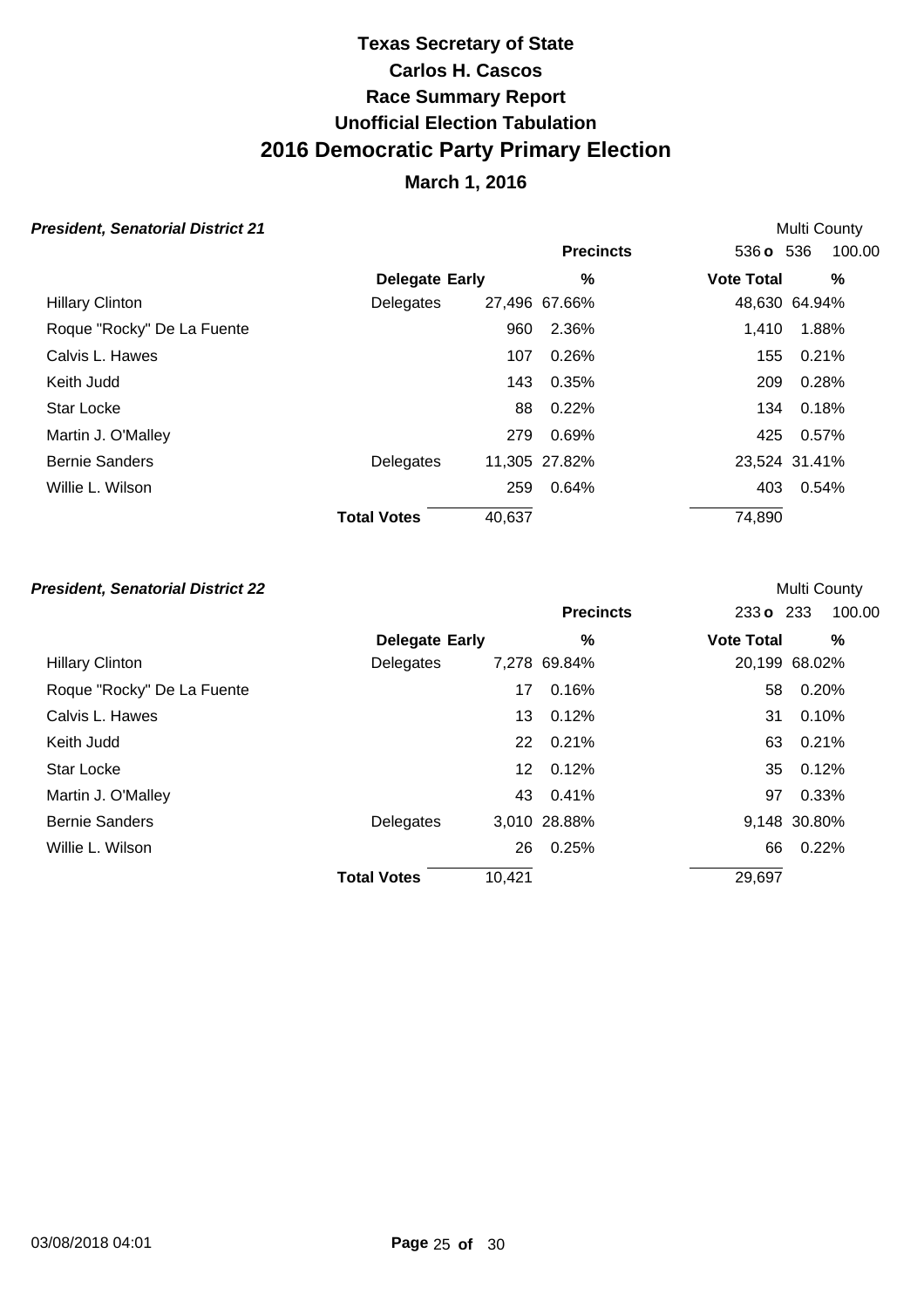## **March 1, 2016**

Single County

**Multi County** 

#### **President, Senatorial District 23**

|                            |                       |        | <b>Precincts</b> | 301 <b>o</b> 301  | 100.00        |
|----------------------------|-----------------------|--------|------------------|-------------------|---------------|
|                            | <b>Delegate Early</b> |        | $\%$             | <b>Vote Total</b> | $\%$          |
| <b>Hillary Clinton</b>     | Delegates             |        | 22,832 81.98%    |                   | 58,821 78.79% |
| Roque "Rocky" De La Fuente |                       | 45     | 0.16%            | 132               | 0.18%         |
| Calvis L. Hawes            |                       | 14     | 0.05%            | 34                | 0.05%         |
| Keith Judd                 |                       | 26     | 0.09%            | 49                | 0.07%         |
| Star Locke                 |                       | 16     | 0.06%            | 51                | 0.07%         |
| Martin J. O'Malley         |                       |        | 113 0.41%        | 235               | 0.31%         |
| <b>Bernie Sanders</b>      | Delegates             |        | 4,734 17.00%     |                   | 15,176 20.33% |
| Willie L. Wilson           |                       | 71     | 0.25%            | 159               | 0.21%         |
|                            | <b>Total Votes</b>    | 27,851 |                  | 74,657            |               |

|                            |                       |        | <b>Precincts</b> | 472 o 472         | 100.00        |
|----------------------------|-----------------------|--------|------------------|-------------------|---------------|
|                            | <b>Delegate Early</b> |        | $\%$             | <b>Vote Total</b> | %             |
| <b>Hillary Clinton</b>     | Delegates             |        | 7,102 65.07%     |                   | 17,253 62.64% |
| Roque "Rocky" De La Fuente |                       | 23     | 0.21%            | 61                | 0.22%         |
| Calvis L. Hawes            |                       | 10     | 0.09%            | 27                | 0.10%         |
| Keith Judd                 |                       | 21     | 0.19%            | 47                | 0.17%         |
| <b>Star Locke</b>          |                       | 4      | 0.04%            | 23                | 0.08%         |
| Martin J. O'Malley         |                       | 58     | 0.53%            | 113               | 0.41%         |
| <b>Bernie Sanders</b>      | Delegates             |        | 3,680 33.72%     |                   | 9,970 36.20%  |
| Willie L. Wilson           |                       | 17     | 0.16%            | 48                | 0.17%         |
|                            | <b>Total Votes</b>    | 10,915 |                  | 27,542            |               |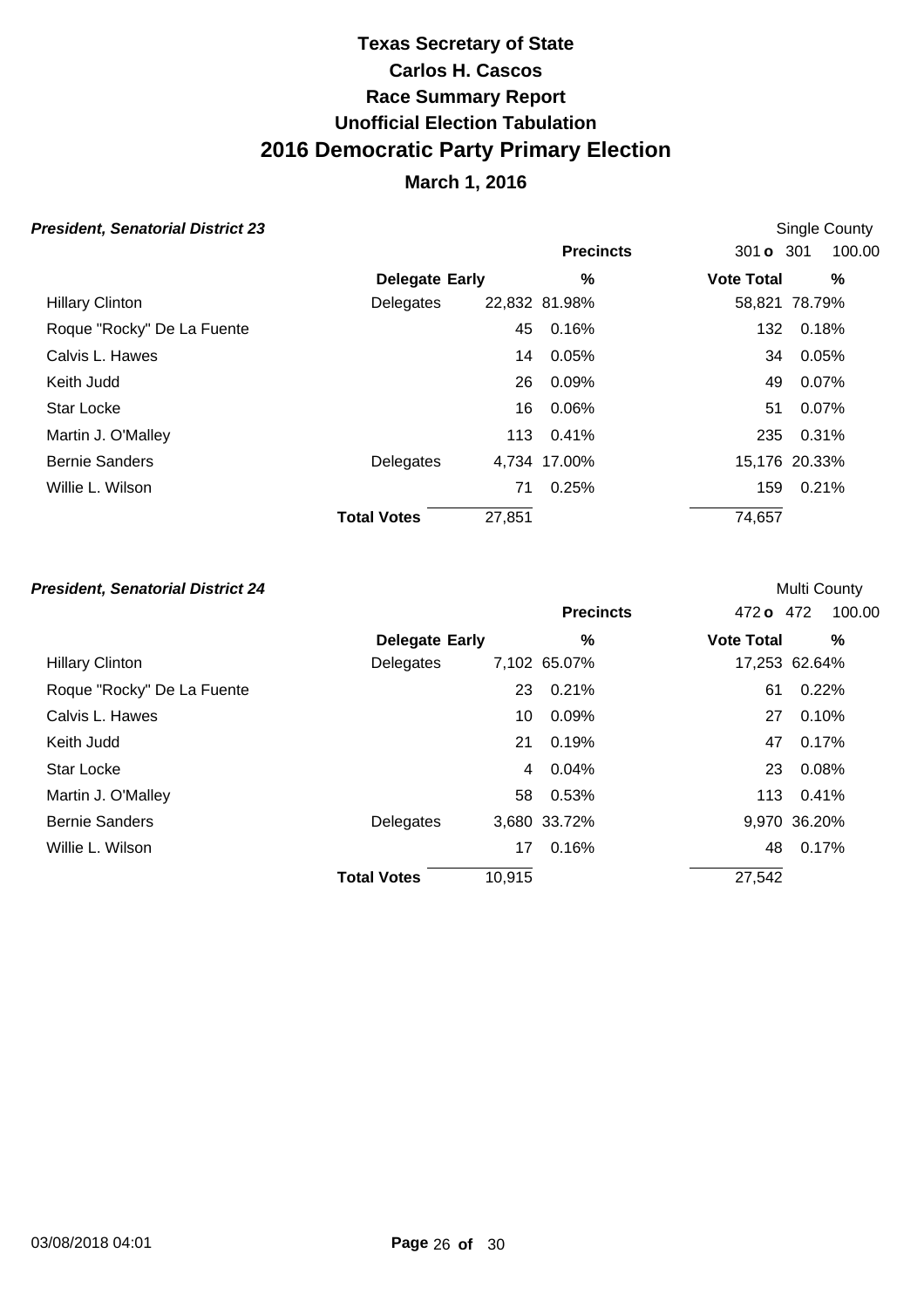## **March 1, 2016**

Multi County

Single County

#### **President, Senatorial District 25**

|                            |                       |        | <b>Precincts</b> | 518 <b>o</b> 518  | 100.00        |
|----------------------------|-----------------------|--------|------------------|-------------------|---------------|
|                            | <b>Delegate Early</b> |        | %                | <b>Vote Total</b> | $\%$          |
| <b>Hillary Clinton</b>     | Delegates             |        | 15,342 62.42%    |                   | 34,258 58.02% |
| Roque "Rocky" De La Fuente |                       | 64     | 0.26%            | 127               | 0.22%         |
| Calvis L. Hawes            |                       | 15     | 0.06%            | 36                | 0.06%         |
| Keith Judd                 |                       | 18     | 0.07%            | 35                | 0.06%         |
| Star Locke                 |                       | 23     | 0.09%            |                   | 42 0.07%      |
| Martin J. O'Malley         |                       | 63     | $0.26\%$         |                   | 118 0.20%     |
| <b>Bernie Sanders</b>      | Delegates             |        | 9,035 36.76%     |                   | 24,390 41.30% |
| Willie L. Wilson           |                       | 18     | 0.07%            | 44                | 0.07%         |
|                            | <b>Total Votes</b>    | 24,578 |                  | 59,050            |               |

|                            |                       |        | <b>Precincts</b> | 322 <b>o</b> 322  | 100.00        |
|----------------------------|-----------------------|--------|------------------|-------------------|---------------|
|                            | <b>Delegate Early</b> |        | %                | <b>Vote Total</b> | %             |
| <b>Hillary Clinton</b>     | Delegates             |        | 18,917 69.11%    |                   | 38,554 66.99% |
| Roque "Rocky" De La Fuente |                       | 184    | 0.67%            | 332               | 0.58%         |
| Calvis L. Hawes            |                       | 25     | 0.09%            | 41                | 0.07%         |
| Keith Judd                 |                       |        | 32 0.12%         | 62                | 0.11%         |
| <b>Star Locke</b>          |                       | 14     | 0.05%            | 20                | 0.03%         |
| Martin J. O'Malley         |                       |        | 112 0.41%        | 187               | 0.32%         |
| <b>Bernie Sanders</b>      | Delegates             |        | 8,065 29.46%     |                   | 18,319 31.83% |
| Willie L. Wilson           |                       | 25     | 0.09%            | 40                | 0.07%         |
|                            | <b>Total Votes</b>    | 27,374 |                  | 57,555            |               |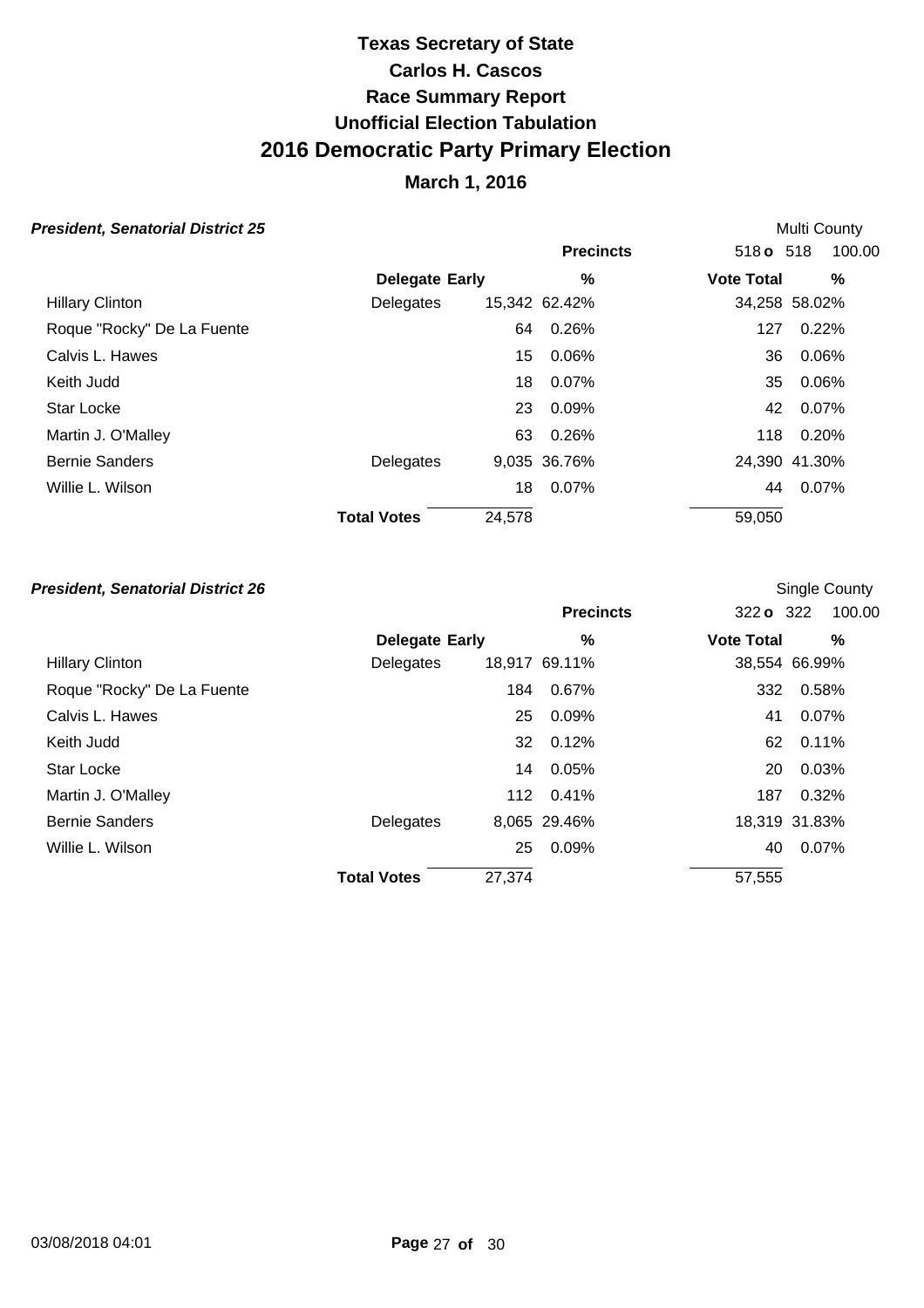## **March 1, 2016**

Multi County

Multi County

#### **President, Senatorial District 27**

|                            |                       |        | <b>Precincts</b> | $216 \text{ o}$ 216 | 100.00        |
|----------------------------|-----------------------|--------|------------------|---------------------|---------------|
|                            | <b>Delegate Early</b> |        | %                | <b>Vote Total</b>   | %             |
| <b>Hillary Clinton</b>     | Delegates             |        | 24,776 66.90%    |                     | 43,728 69.45% |
| Roque "Rocky" De La Fuente |                       | 997    | 2.69%            | 1.414               | 2.25%         |
| Calvis L. Hawes            |                       | 135    | 0.36%            | 195                 | 0.31%         |
| Keith Judd                 |                       | 107    | 0.29%            | 196                 | 0.31%         |
| Star Locke                 |                       | 102    | 0.28%            | 136                 | 0.22%         |
| Martin J. O'Malley         |                       | 286    | $0.77\%$         | 419                 | 0.67%         |
| <b>Bernie Sanders</b>      | Delegates             |        | 10,495 28.34%    |                     | 16,662 26.46% |
| Willie L. Wilson           |                       | 135    | 0.36%            | 210                 | 0.33%         |
|                            | <b>Total Votes</b>    | 37,033 |                  | 62,960              |               |

|                            |                       |       | <b>Precincts</b> | 422 o 422         | 100.00        |
|----------------------------|-----------------------|-------|------------------|-------------------|---------------|
|                            | <b>Delegate Early</b> |       | %                | <b>Vote Total</b> | %             |
| <b>Hillary Clinton</b>     | Delegates             |       | 5,497 61.60%     |                   | 12,138 57.87% |
| Roque "Rocky" De La Fuente |                       | 91    | 1.02%            | 217               | 1.03%         |
| Calvis L. Hawes            |                       | 28    | 0.31%            | 56                | 0.27%         |
| Keith Judd                 |                       | 40    | 0.45%            | 119               | 0.57%         |
| <b>Star Locke</b>          |                       |       | 38 0.43%         | 76                | 0.36%         |
| Martin J. O'Malley         |                       |       | 82 0.92%         | 167               | 0.80%         |
| <b>Bernie Sanders</b>      | Delegates             |       | 3,095 34.69%     |                   | 8,094 38.59%  |
| Willie L. Wilson           |                       |       | 52 0.58%         | 108               | 0.51%         |
|                            | <b>Total Votes</b>    | 8,923 |                  | 20,975            |               |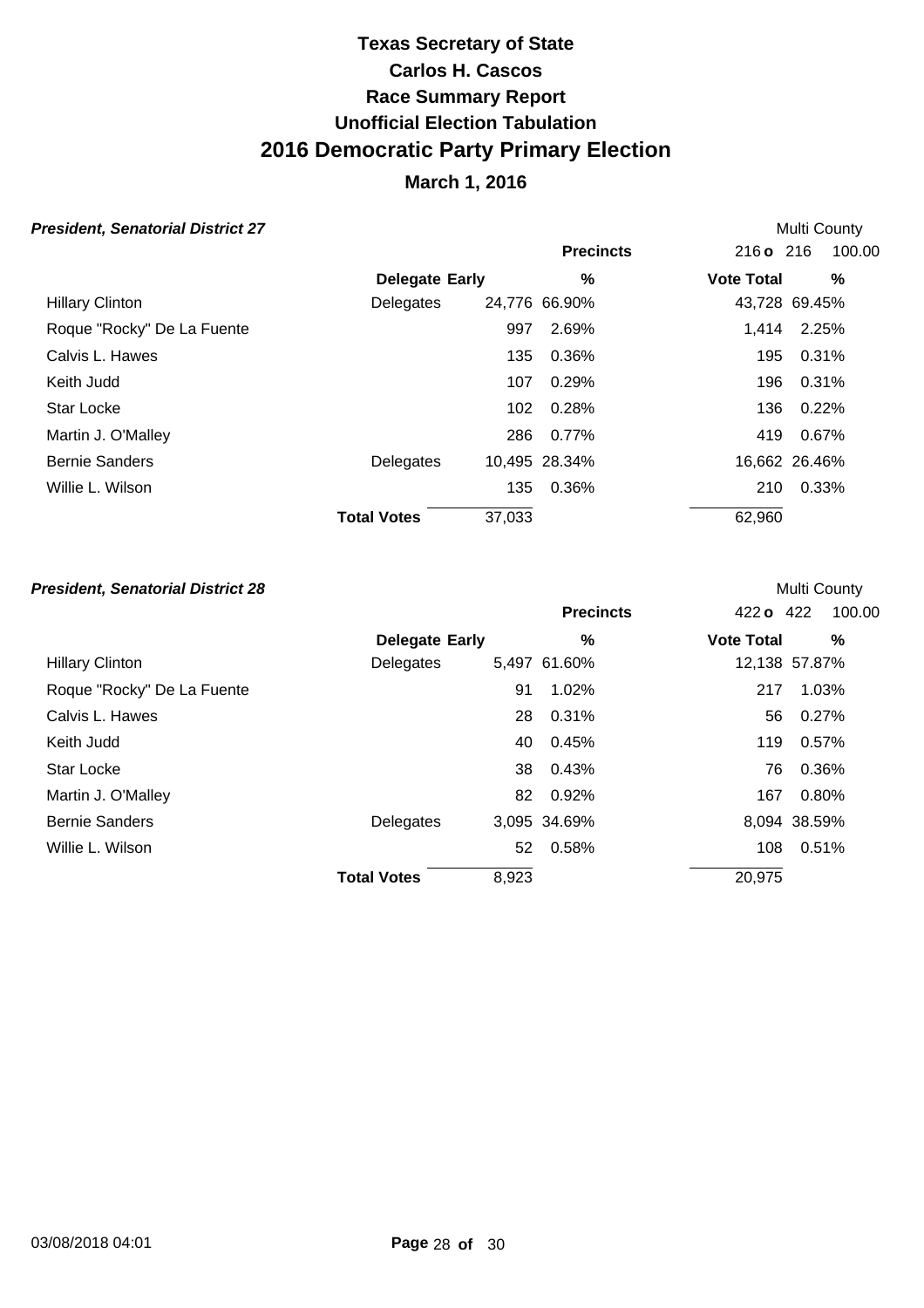## **March 1, 2016**

Single County

**Multi County** 

#### **President, Senatorial District 29**

|                            |                       |        | <b>Precincts</b> | 214 o 214         | 100.00        |
|----------------------------|-----------------------|--------|------------------|-------------------|---------------|
|                            | <b>Delegate Early</b> |        | %                | <b>Vote Total</b> | %             |
| <b>Hillary Clinton</b>     | Delegates             |        | 12,731 66.63%    |                   | 37,485 65.66% |
| Roque "Rocky" De La Fuente |                       | 238    | 1.25%            | 534               | 0.94%         |
| Calvis L. Hawes            |                       | 56     | 0.29%            | 138               | 0.24%         |
| Keith Judd                 |                       | 117    | 0.61%            | 278               | 0.49%         |
| <b>Star Locke</b>          |                       | 41     | 0.21%            | 86                | 0.15%         |
| Martin J. O'Malley         |                       | 174    | 0.91%            | 348               | $0.61\%$      |
| <b>Bernie Sanders</b>      | Delegates             |        | 5,654 29.59%     |                   | 18,012 31.55% |
| Willie L. Wilson           |                       | 96     | 0.50%            | 209               | 0.37%         |
|                            | <b>Total Votes</b>    | 19,107 |                  | 57,090            |               |

|                            |                       |        | <b>Precincts</b> | 326 o 326         | 100.00        |
|----------------------------|-----------------------|--------|------------------|-------------------|---------------|
|                            | <b>Delegate Early</b> |        | $\%$             | <b>Vote Total</b> | %             |
| <b>Hillary Clinton</b>     | Delegates             |        | 5,853 53.04%     |                   | 13,307 49.30% |
| Roque "Rocky" De La Fuente |                       | 17     | 0.15%            | 56                | 0.21%         |
| Calvis L. Hawes            |                       | 8      | 0.07%            | 21                | 0.08%         |
| Keith Judd                 |                       | 30     | 0.27%            | 59                | 0.22%         |
| <b>Star Locke</b>          |                       | 12     | 0.11%            | 25                | 0.09%         |
| Martin J. O'Malley         |                       | 44     | 0.40%            | 103               | 0.38%         |
| <b>Bernie Sanders</b>      | Delegates             |        | 5,045 45.71%     |                   | 13,364 49.51% |
| Willie L. Wilson           |                       | 27     | 0.24%            | 56                | 0.21%         |
|                            | <b>Total Votes</b>    | 11,036 |                  | 26,991            |               |